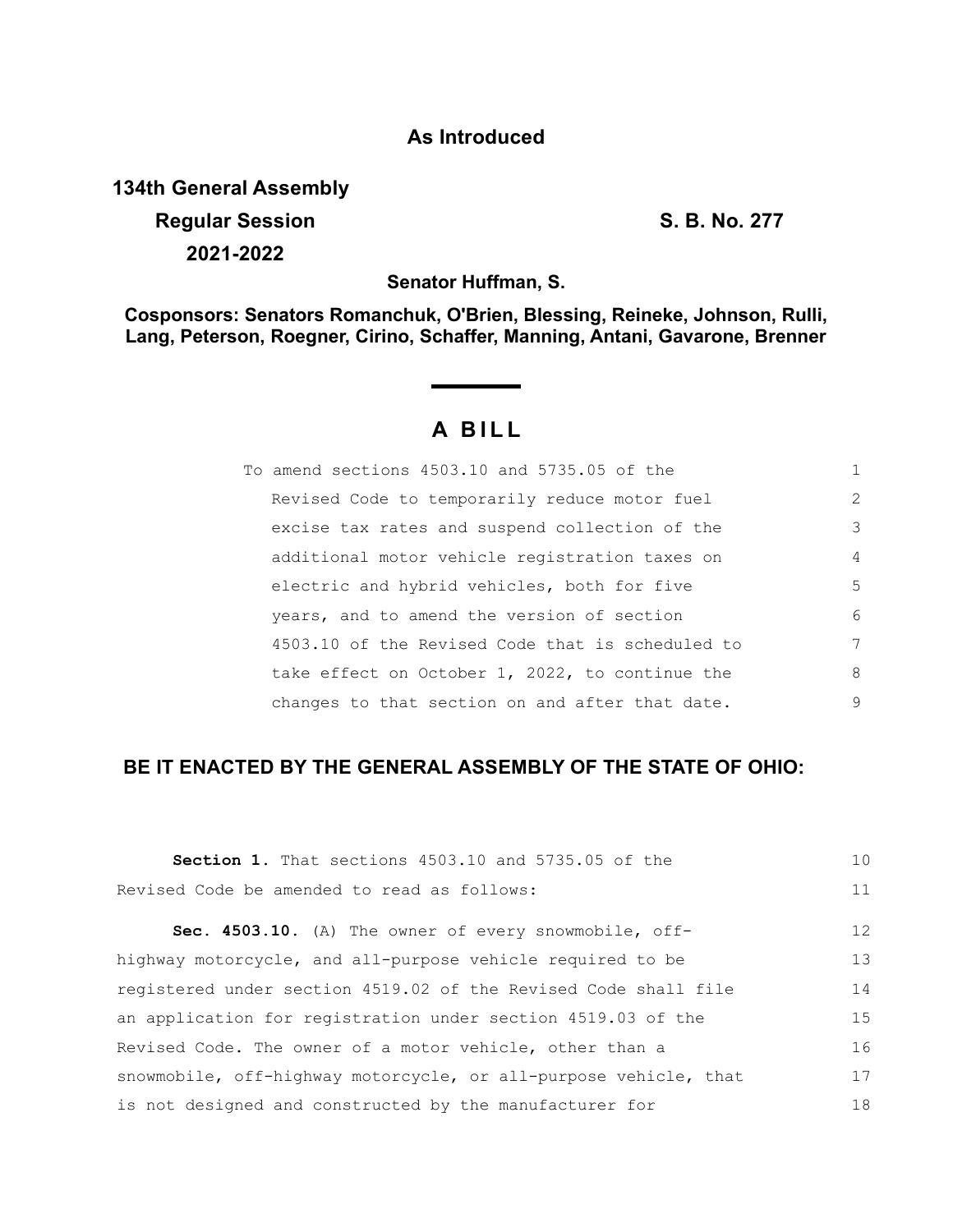#### **S. B. No. 277** Page 2 **As Introduced**

operation on a street or highway may not register it under this chapter except upon certification of inspection pursuant to section 4513.02 of the Revised Code by the sheriff, or the chief of police of the municipal corporation or township, with jurisdiction over the political subdivision in which the owner of the motor vehicle resides. Except as provided in section 4503.103 of the Revised Code, every owner of every other motor vehicle not previously described in this section and every person mentioned as owner in the last certificate of title of a motor vehicle that is operated or driven upon the public roads or highways shall cause to be filed each year, by mail or otherwise, in the office of the registrar of motor vehicles or a deputy registrar, a written or electronic application or a preprinted registration renewal notice issued under section 4503.102 of the Revised Code, the form of which shall be prescribed by the registrar, for registration for the following registration year, which shall begin on the first day of January of every calendar year and end on the thirty-first day of December in the same year. Applications for registration and registration renewal notices shall be filed at the times established by the registrar pursuant to section 4503.101 of the Revised Code. A motor vehicle owner also may elect to apply for or renew a motor vehicle registration by electronic means using electronic signature in accordance with rules adopted by the registrar. Except as provided in division (J) of this section, applications for registration shall be made on blanks furnished by the registrar for that purpose, containing the following information: 19 20 21 22 23 24 25 26 27 28 29 30 31 32 33 34 35 36 37 38 39 40 41 42 43 44 45 46

(1) A brief description of the motor vehicle to be registered, including the year, make, model, and vehicle identification number, and, in the case of commercial cars, the 47 48 49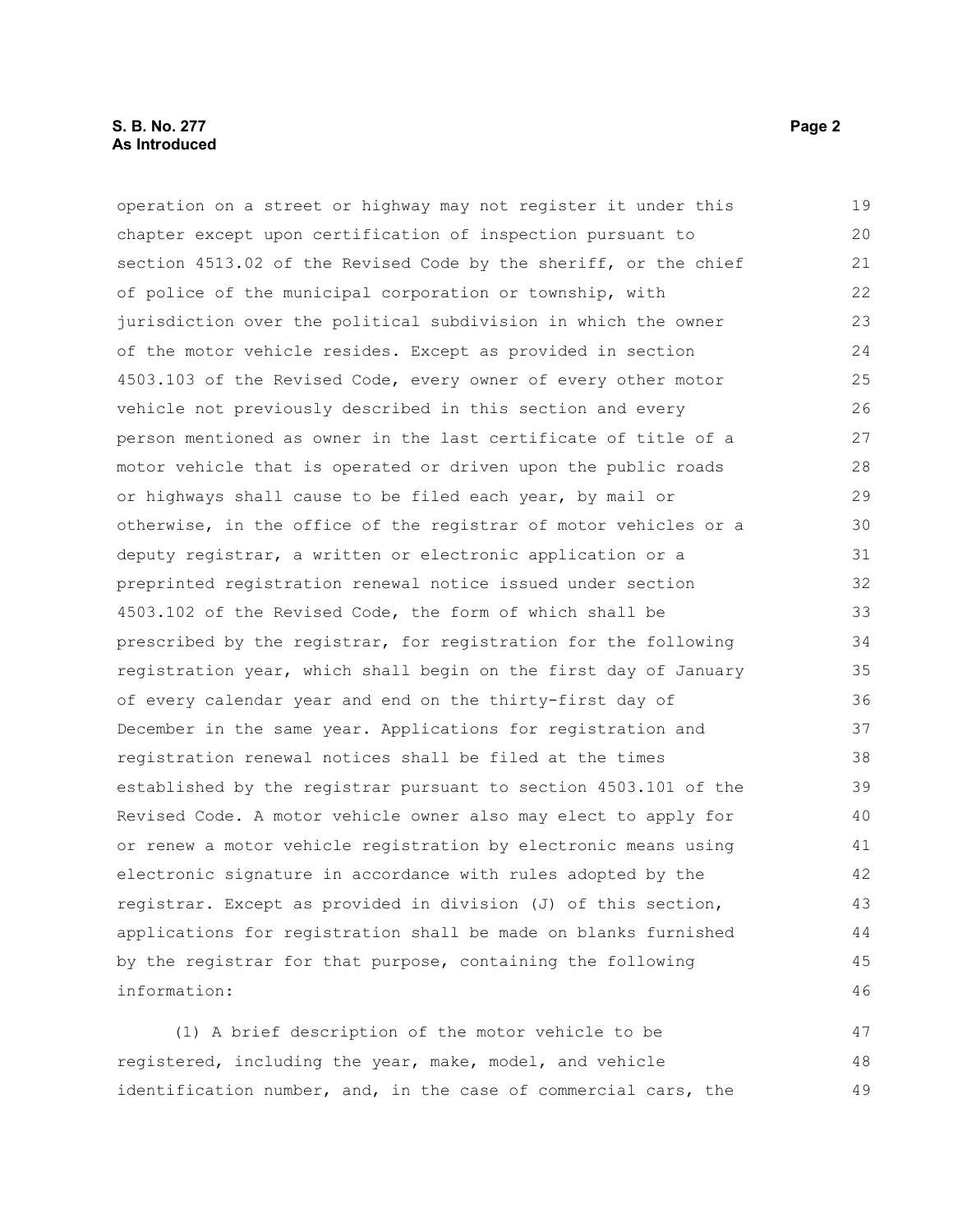| gross weight of the vehicle fully equipped computed in the       | 50     |
|------------------------------------------------------------------|--------|
| manner prescribed in section 4503.08 of the Revised Code;        | 51     |
| (2) The name and residence address of the owner, and the         | 52     |
| township and municipal corporation in which the owner resides;   | 53     |
| (3) The district of registration, which shall be                 | 54     |
| determined as follows:                                           | 55     |
| (a) In case the motor vehicle to be registered is used for       | 56     |
| hire or principally in connection with any established business  | 57     |
| or branch business, conducted at a particular place, the         | 58     |
| district of registration is the municipal corporation in which   | 59     |
| that place is located or, if not located in any municipal        | 60     |
| corporation, the county and township in which that place is      | 61     |
| located.                                                         | 62     |
| (b) In case the vehicle is not so used, the district of          | 63     |
| registration is the municipal corporation or county in which the | 64     |
| owner resides at the time of making the application.             | 65     |
| (4) Whether the motor vehicle is a new or used motor             | 66     |
| vehicle;                                                         | 67     |
| (5) The date of purchase of the motor vehicle;                   | 68     |
| (6) Whether the fees required to be paid for the                 | 69     |
| registration or transfer of the motor vehicle, during the        | 70     |
| preceding registration year and during the preceding period of   | $71\,$ |
| the current registration year, have been paid. Each application  | 72     |
| for registration shall be signed by the owner, either manually   | 73     |
| or by electronic signature, or pursuant to obtaining a limited   | 74     |
| power of attorney authorized by the registrar for registration,  | 75     |
| or other document authorizing such signature. If the owner       | 76     |
| elects to apply for or renew the motor vehicle registration with | 77     |
| the registrar by electronic means, the owner's manual signature  | 78     |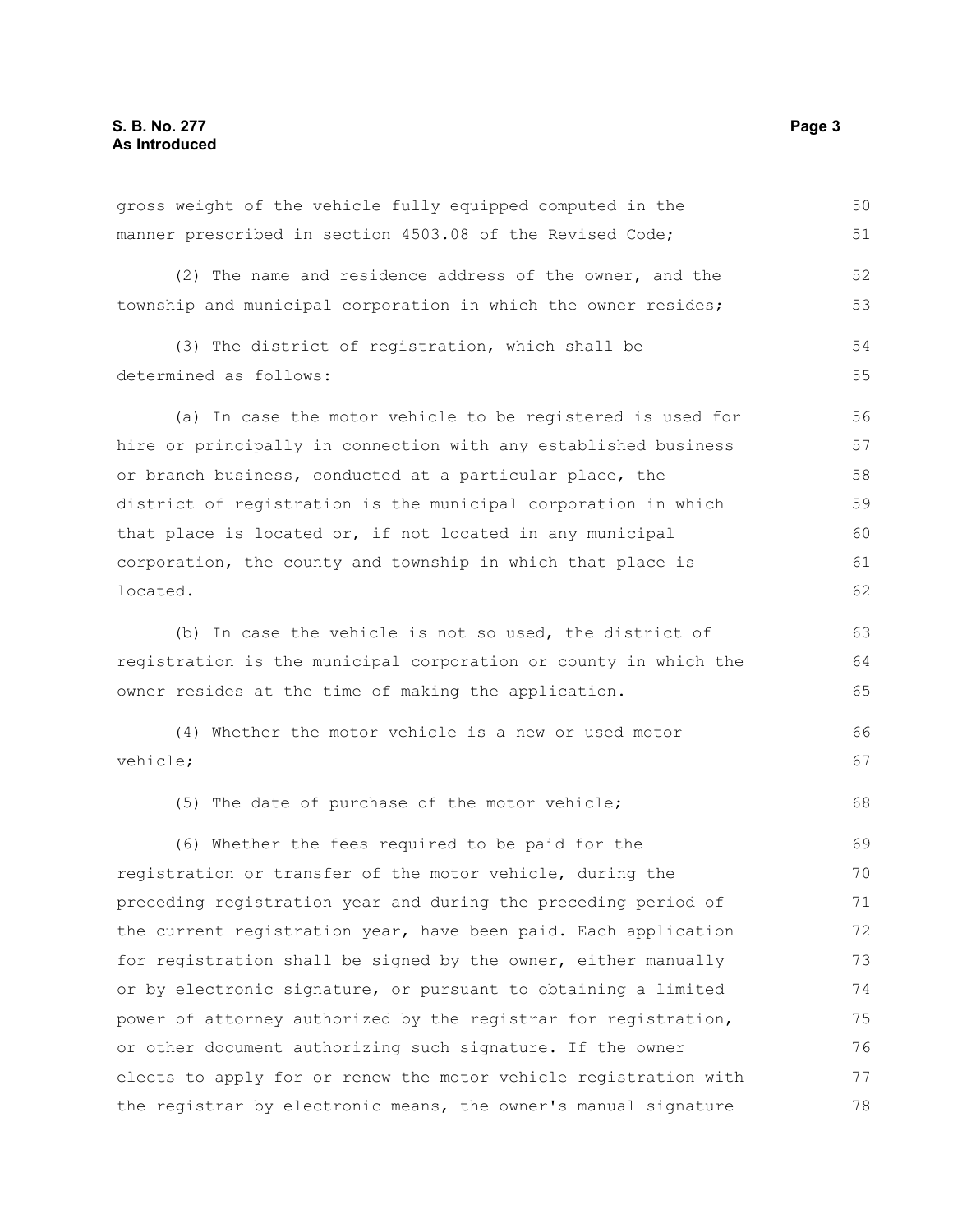is not required.

(7) The owner's social security number, driver's license number, or state identification number, or, where a motor vehicle to be registered is used for hire or principally in connection with any established business, the owner's federal taxpayer identification number. The bureau of motor vehicles shall retain in its records all social security numbers provided under this section, but the bureau shall not place social security numbers on motor vehicle certificates of registration. 80 81 82 83 84 85 86 87

(B)(1) When an applicant first registers a motor vehicle in the applicant's name, the applicant shall provide proof of ownership of that motor vehicle. Proof of ownership may include any of the following:

(a) The applicant may present for inspection a physical certificate of title or memorandum certificate showing title to the motor vehicle to be registered in the name of the applicant. 92 93 94

(b) The applicant may present for inspection an electronic certificate of title for the applicant's motor vehicle in a manner prescribed by rules adopted by the registrar. 95 96 97

(c) The registrar or deputy registrar may electronically confirm the applicant's ownership of the motor vehicle. 98 99

An applicant is not required to present a certificate of title to an electronic motor vehicle dealer acting as a limited authority deputy registrar in accordance with rules adopted by the registrar. 100 101 102 103

(2) When a motor vehicle inspection and maintenance program is in effect under section 3704.14 of the Revised Code and rules adopted under it, each application for registration for a vehicle required to be inspected under that section and 104 105 106 107

79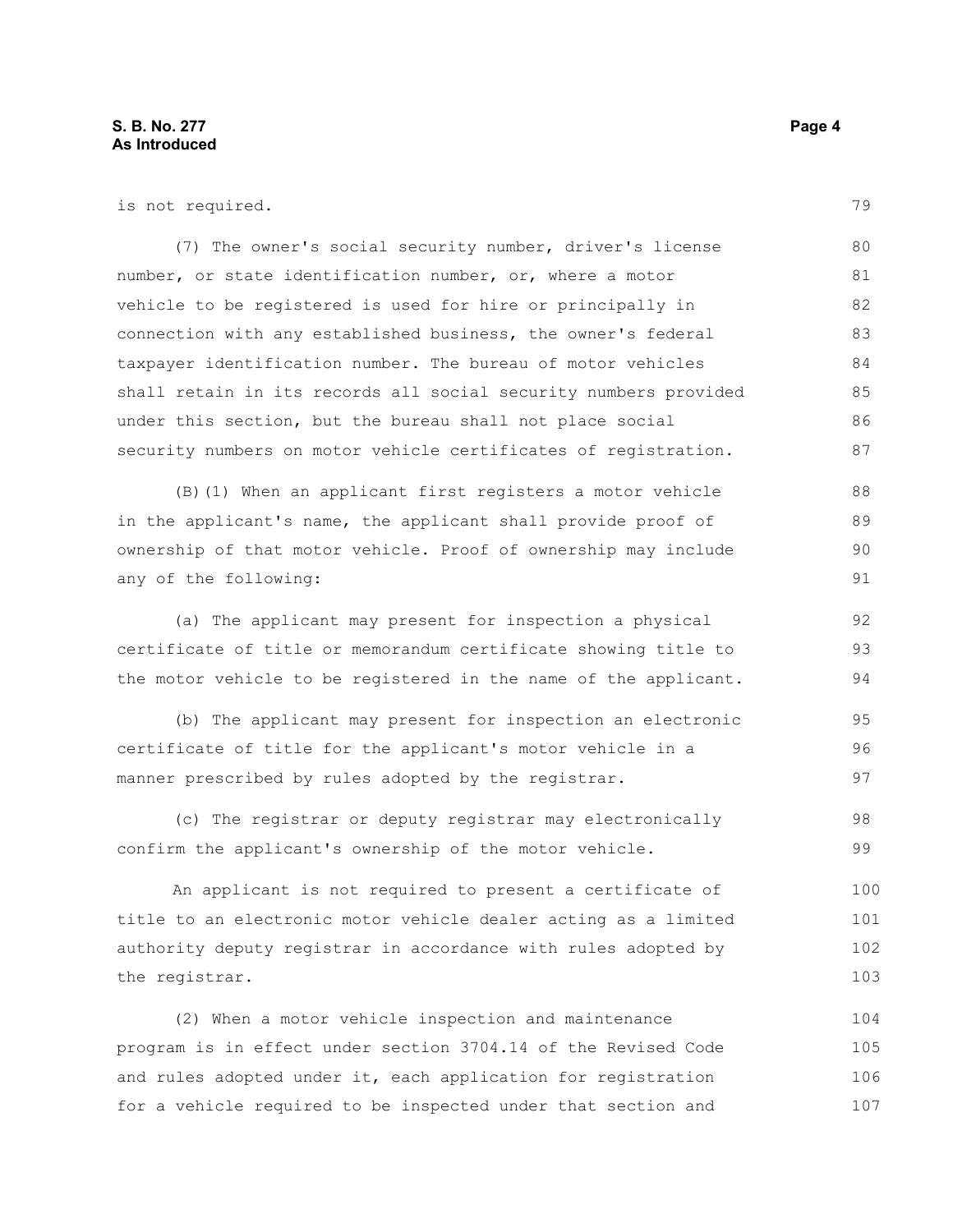| those rules shall be accompanied by an inspection certificate    | 108 |
|------------------------------------------------------------------|-----|
| for the motor vehicle issued in accordance with that section.    | 109 |
| (3) An application for registration shall be refused if          | 110 |
| any of the following applies:                                    | 111 |
| (a) The application is not in proper form.                       | 112 |
| (b) The application is prohibited from being accepted by         | 113 |
| division (D) of section 2935.27, division (A) of section         | 114 |
| 2937.221, division (A) of section 4503.13, division (B) of       | 115 |
| section 4510.22, or division (B) (1) of section 4521.10 of the   | 116 |
| Revised Code.                                                    | 117 |
| (c) Proof of ownership is required but is not presented or       | 118 |
| confirmed in accordance with division (B) (1) of this section.   | 119 |
| (d) All registration and transfer fees for the motor             | 120 |
| vehicle, for the preceding year or the preceding period of the   | 121 |
| current registration year, have not been paid.                   | 122 |
| (e) The owner or lessee does not have an inspection              | 123 |
| certificate for the motor vehicle as provided in section 3704.14 | 124 |
| of the Revised Code, and rules adopted under it, if that section | 125 |
| is applicable.                                                   | 126 |
| (4) This section does not require the payment of license         | 127 |
| or registration taxes on a motor vehicle for any preceding year, | 128 |
| or for any preceding period of a year, if the motor vehicle was  | 129 |
| not taxable for that preceding year or period under sections     | 130 |
| 4503.02, 4503.04, 4503.11, 4503.12, and 4503.16 or Chapter 4504. | 131 |
| of the Revised Code.                                             | 132 |
| (5) When a certificate of registration is issued upon the        | 133 |
| first registration of a motor vehicle by or on behalf of the     | 134 |
| owner, the official issuing the certificate shall indicate the   | 135 |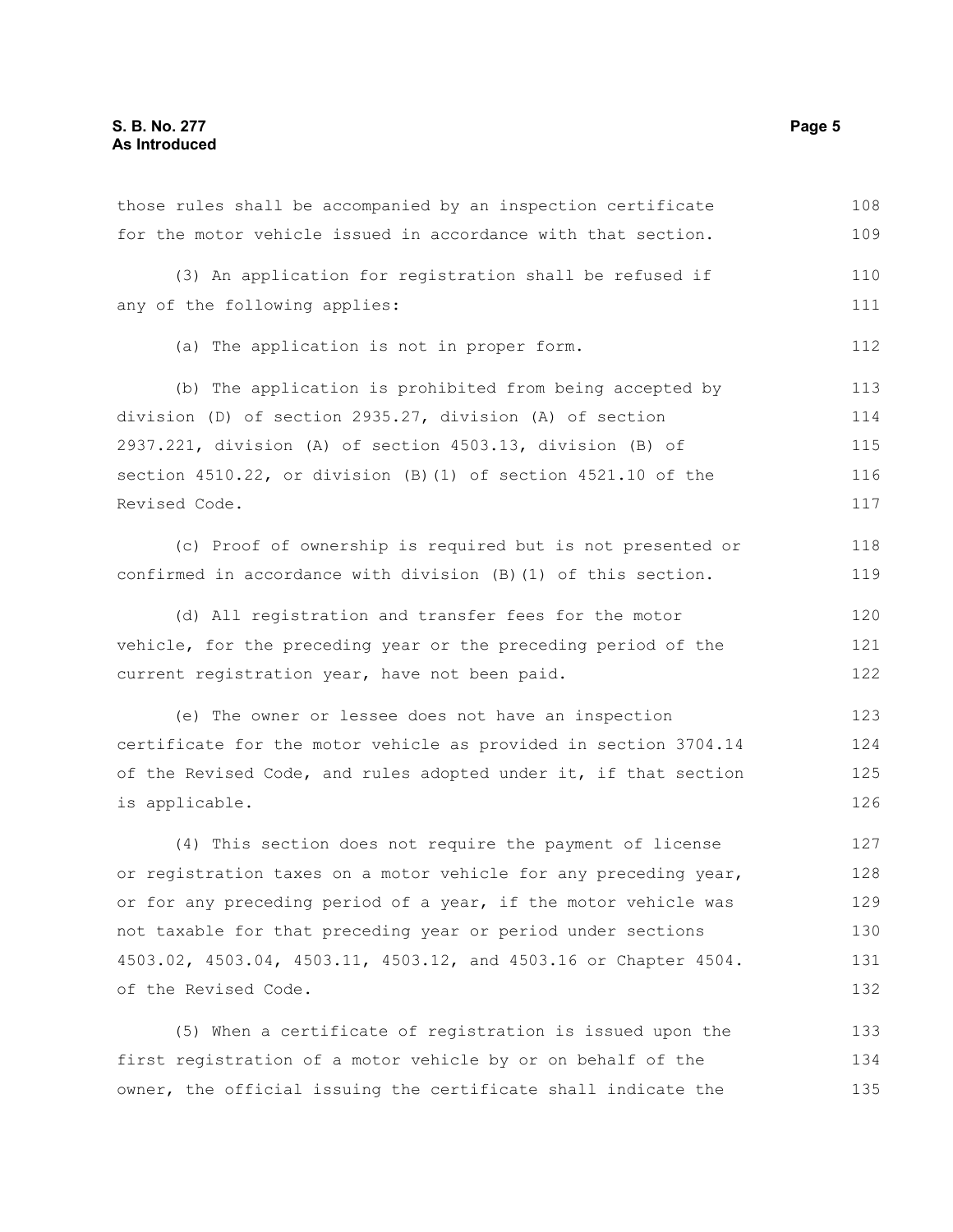#### **S. B. No. 277** Page 6 **As Introduced**

issuance with a stamp on the certificate of title or memorandum certificate or, in the case of an electronic certificate of title or electronic verification of ownership, an electronic stamp or other notation as specified in rules adopted by the registrar, and with a stamp on the inspection certificate for the motor vehicle, if any. 136 137 138 139 140 141

(6) The official also shall indicate, by a stamp or by other means the registrar prescribes, on the registration certificate issued upon the first registration of a motor vehicle by or on behalf of the owner the odometer reading of the motor vehicle as shown in the odometer statement included in or attached to the certificate of title. Upon each subsequent registration of the motor vehicle by or on behalf of the same owner, the official also shall so indicate the odometer reading of the motor vehicle as shown on the immediately preceding certificate of registration. 142 143 144 145 146 147 148 149 150 151

(7) The registrar shall include in the permanent registration record of any vehicle required to be inspected under section 3704.14 of the Revised Code the inspection certificate number from the inspection certificate that is presented at the time of registration of the vehicle as required under this division. 152 153 154 155 156 157

(C)(1) Except as otherwise provided in division (C)(1) of this section, the registrar and each deputy registrar shall collect an additional fee of eleven dollars for each application for registration and registration renewal received. For vehicles specified in divisions (A)(1) to (21) of section 4503.042 of the Revised Code, the registrar and deputy registrar shall collect an additional fee of thirty dollars for each application for registration and registration renewal received. No additional 158 159 160 161 162 163 164 165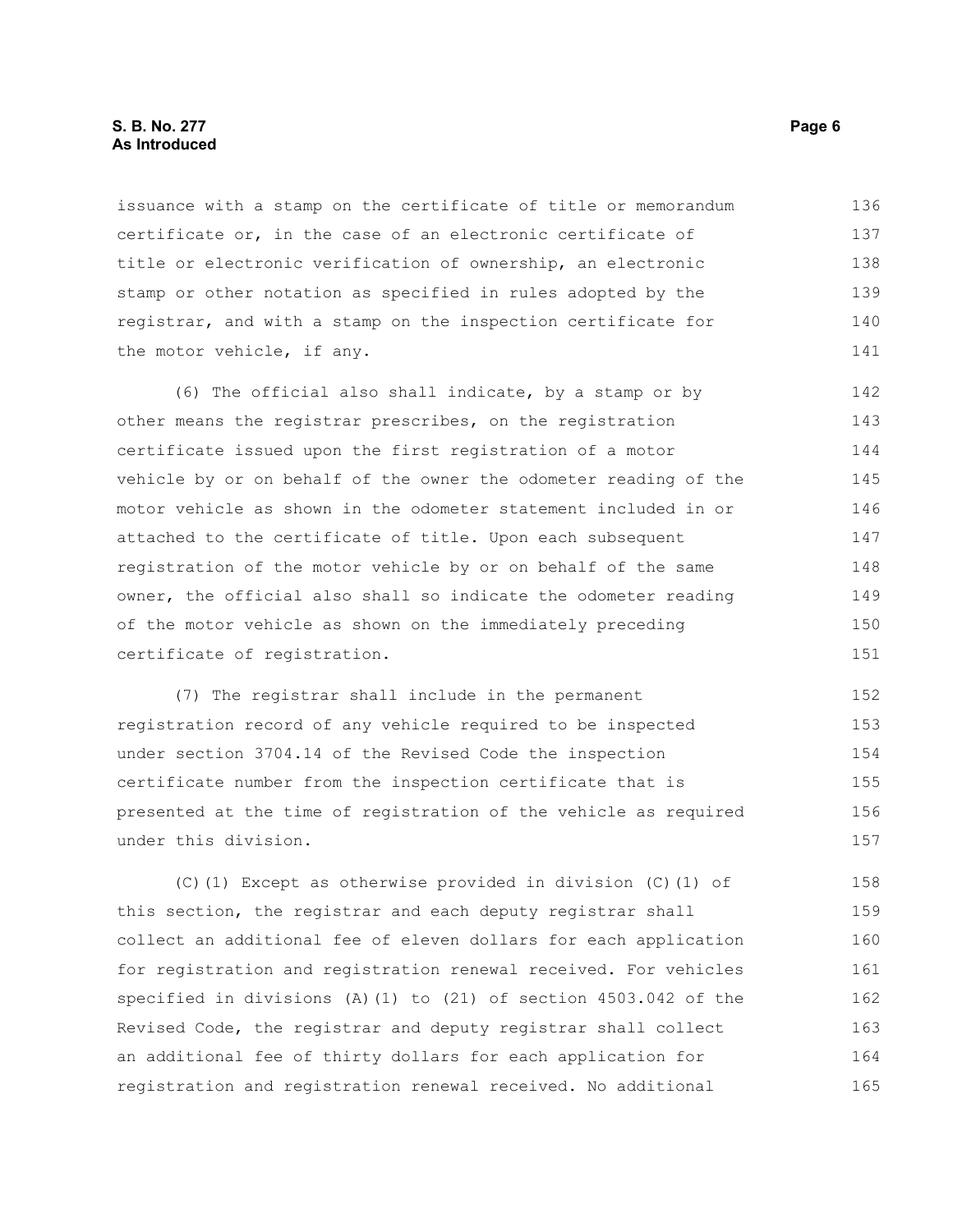### **S. B. No. 277** Page 7 **As Introduced**

fee shall be charged for vehicles registered under section 4503.65 of the Revised Code. The additional fee is for the purpose of defraying the department of public safety's costs associated with the administration and enforcement of the motor vehicle and traffic laws of Ohio. Each deputy registrar shall transmit the fees collected under divisions  $(C)$   $(1)$ ,  $(3)$ , and  $(4)$ of this section in the time and manner provided in this section. The registrar shall deposit all moneys received under division (C)(1) of this section into the public safety - highway purposes fund established in section 4501.06 of the Revised Code. 166 167 168 169 170 171 172 173 174 175

(2) In addition, a charge of twenty-five cents shall be made for each reflectorized safety license plate issued, and a single charge of twenty-five cents shall be made for each county identification sticker or each set of county identification stickers issued, as the case may be, to cover the cost of producing the license plates and stickers, including material, manufacturing, and administrative costs. Those fees shall be in addition to the license tax. If the total cost of producing the plates is less than twenty-five cents per plate, or if the total cost of producing the stickers is less than twenty-five cents per sticker or per set issued, any excess moneys accruing from the fees shall be distributed in the same manner as provided by section 4501.04 of the Revised Code for the distribution of license tax moneys. If the total cost of producing the plates exceeds twenty-five cents per plate, or if the total cost of producing the stickers exceeds twenty-five cents per sticker or per set issued, the difference shall be paid from the license tax moneys collected pursuant to section 4503.02 of the Revised Code. 176 177 178 179 180 181 182 183 184 185 186 187 188 189 190 191 192 193 194

(3) The registrar and each deputy registrar shall collect an additional fee of two hundred dollars for each application 195 196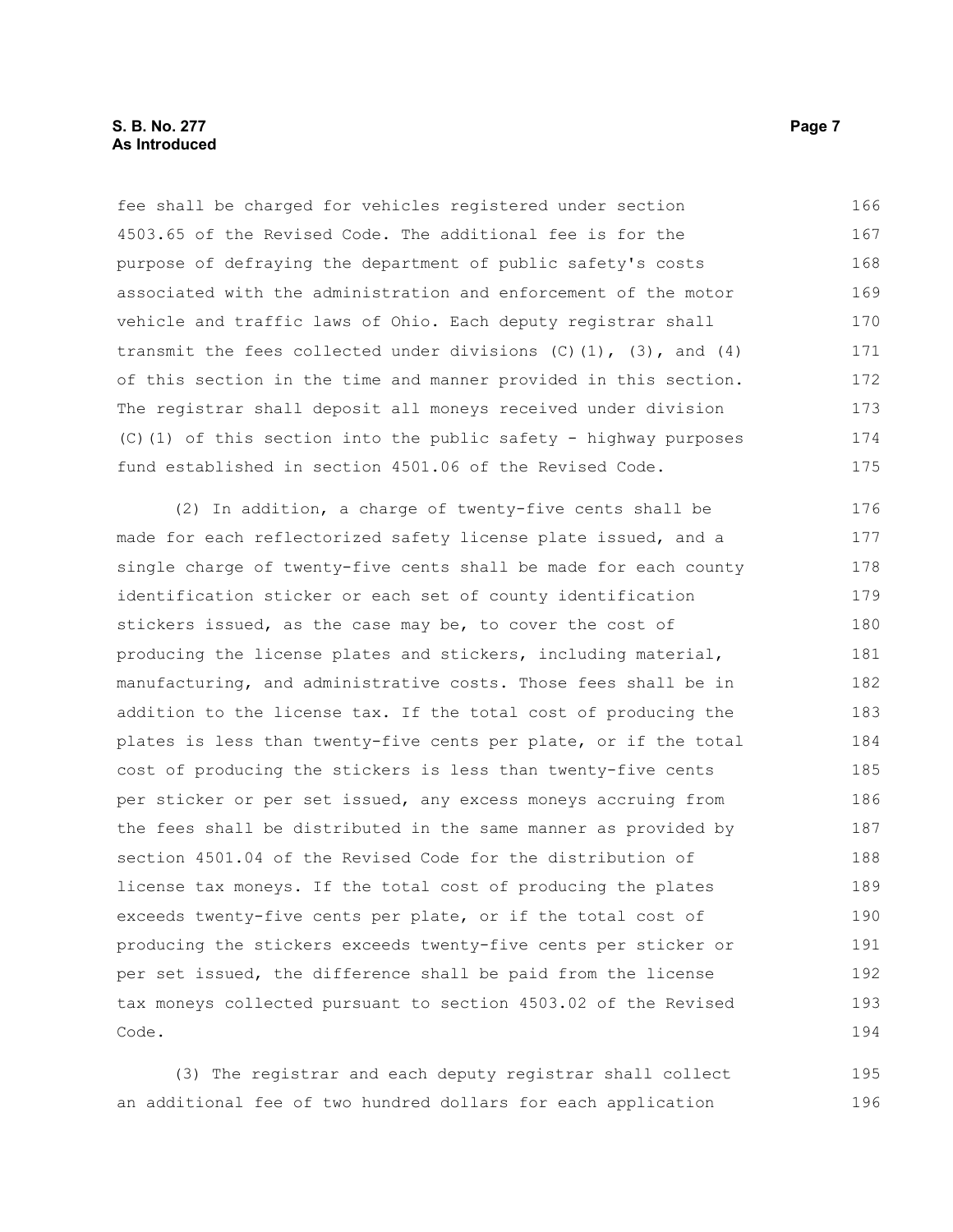#### **S. B. No. 277** Page 8 **As Introduced**

for registration or registration renewal received for any plugin hybrid electric motor vehicle or battery electric motor vehicle. The fee shall be prorated based on the number of months for which the plug-in hybrid electric motor vehicle or battery electric motor vehicle is registered. The registrar shall transmit all money arising from the fee imposed by division (C) (3) of this section to the treasurer of state for distribution in accordance with division (E) of section 5735.051 of the Revised Code, subject to division (D) of section 5735.05 of the Revised Code. 197 198 199 200 201 202 203 204 205 206

(4) The registrar and each deputy registrar shall collect an additional fee of one hundred dollars for each application for registration or registration renewal received for any hybrid motor vehicle. The fee shall be prorated based on the number of months for which the hybrid motor vehicle is registered. The registrar shall transmit all money arising from the fee imposed by division (C)(4) of this section to the treasurer of state for distribution in accordance with division (E) of section 5735.051 of the Revised Code, subject to division (D) of section 5735.05 of the Revised Code.

(5) The fees established under divisions (C)(3) and (4) of this section shall not be collected beginning January 1, 2023, through December 31, 2027.

(D) Each deputy registrar shall be allowed a fee equal to the amount established under section 4503.038 of the Revised Code for each application for registration and registration renewal notice the deputy registrar receives, which shall be for the purpose of compensating the deputy registrar for the deputy registrar's services, and such office and rental expenses, as may be necessary for the proper discharge of the deputy 220 221 222 223 224 225 226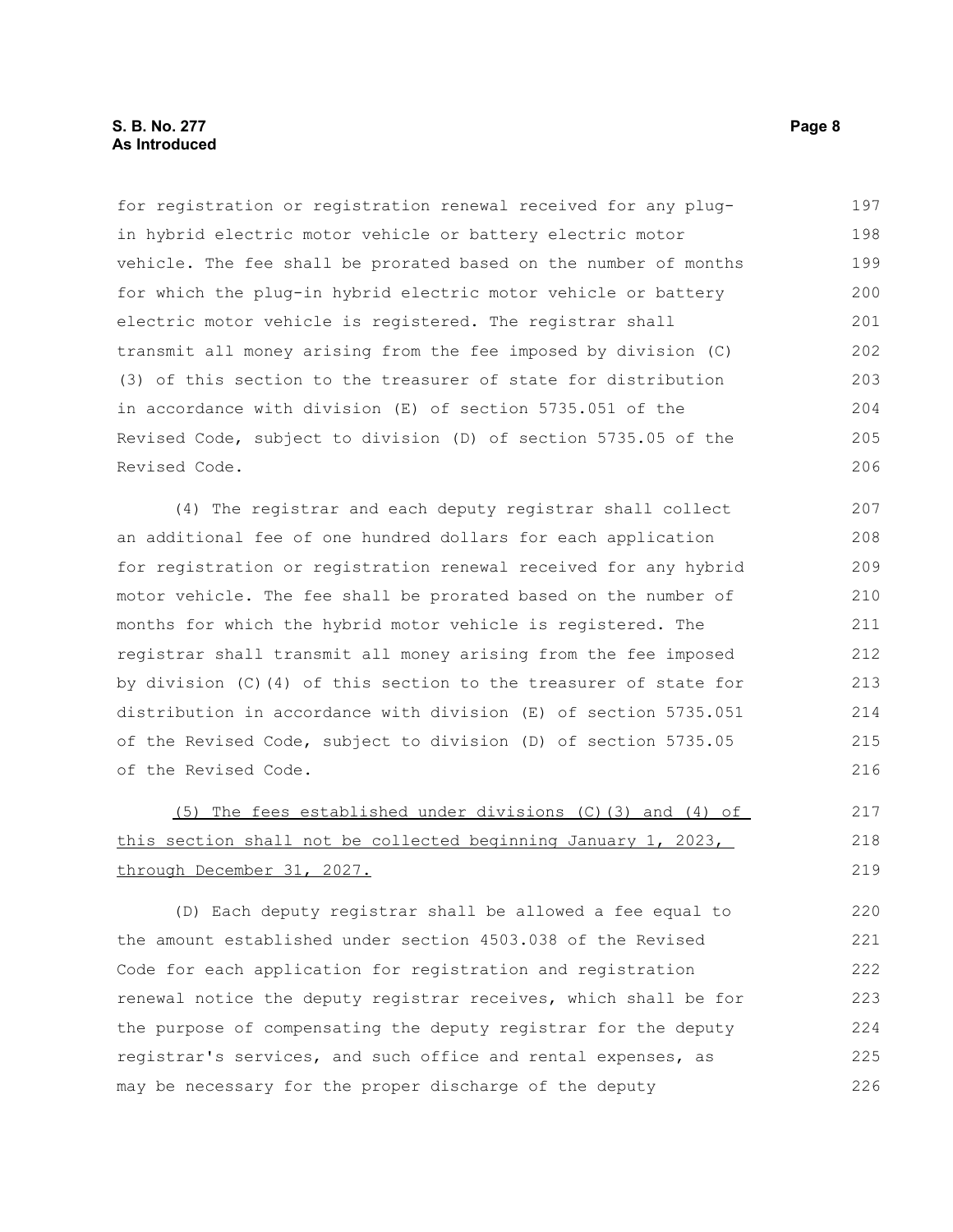registrar's duties in the receiving of applications and renewal notices and the issuing of registrations.

(E) Upon the certification of the registrar, the county sheriff or local police officials shall recover license plates erroneously or fraudulently issued. 229 230 231

(F) Each deputy registrar, upon receipt of any application for registration or registration renewal notice, together with the license fee and any local motor vehicle license tax levied pursuant to Chapter 4504. of the Revised Code, shall transmit that fee and tax, if any, in the manner provided in this section, together with the original and duplicate copy of the application, to the registrar. The registrar, subject to the approval of the director of public safety, may deposit the funds collected by those deputies in a local bank or depository to the credit of the "state of Ohio, bureau of motor vehicles." Where a local bank or depository has been designated by the registrar, each deputy registrar shall deposit all moneys collected by the deputy registrar into that bank or depository not more than one business day after their collection and shall make reports to the registrar of the amounts so deposited, together with any other information, some of which may be prescribed by the treasurer of state, as the registrar may require and as prescribed by the registrar by rule. The registrar, within three days after receipt of notification of the deposit of funds by a deputy registrar in a local bank or depository, shall draw on that account in favor of the treasurer of state. The registrar, subject to the approval of the director and the treasurer of state, may make reasonable rules necessary for the prompt transmittal of fees and for safeguarding the interests of the state and of counties, townships, municipal corporations, and transportation improvement districts levying local motor vehicle 232 233 234 235 236 237 238 239 240 241 242 243 244 245 246 247 248 249 250 251 252 253 254 255 256 257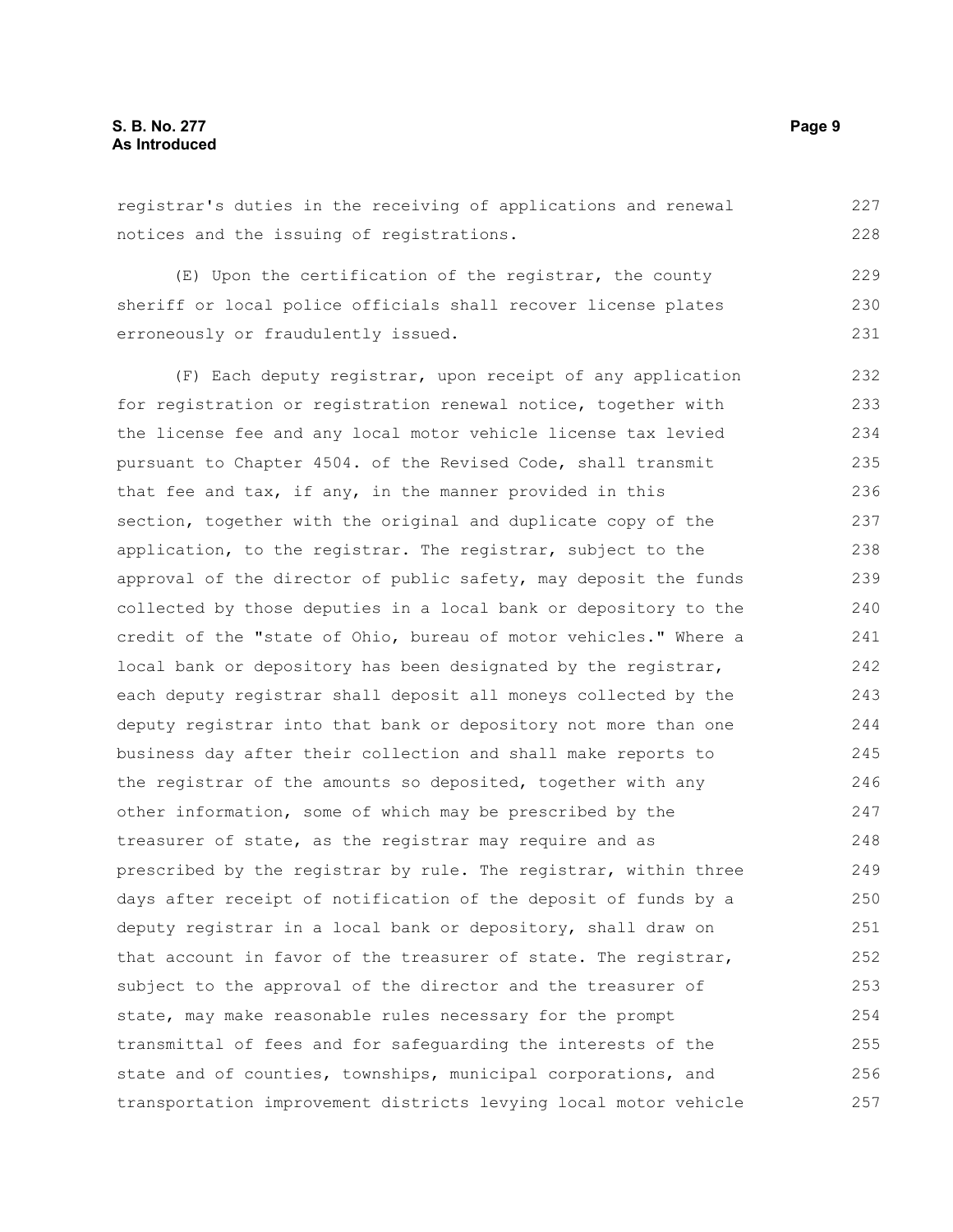#### **S. B. No. 277 Page 10 As Introduced**

license taxes. The registrar may pay service charges usually collected by banks and depositories for such service. If deputy registrars are located in communities where banking facilities are not available, they shall transmit the fees forthwith, by money order or otherwise, as the registrar, by rule approved by the director and the treasurer of state, may prescribe. The registrar may pay the usual and customary fees for such service. 258 259 260 261 262 263 264

(G) This section does not prevent any person from making an application for a motor vehicle license directly to the registrar by mail, by electronic means, or in person at any of the registrar's offices, upon payment of a service fee equal to the amount established under section 4503.038 of the Revised Code for each application.

(H) No person shall make a false statement as to the district of registration in an application required by division (A) of this section. Violation of this division is falsification under section 2921.13 of the Revised Code and punishable as specified in that section.

(I)(1) Where applicable, the requirements of division (B) of this section relating to the presentation of an inspection certificate issued under section 3704.14 of the Revised Code and rules adopted under it for a motor vehicle, the refusal of a license for failure to present an inspection certificate, and the stamping of the inspection certificate by the official issuing the certificate of registration apply to the registration of and issuance of license plates for a motor vehicle under sections 4503.102, 4503.12, 4503.14, 4503.15, 4503.16, 4503.171, 4503.172, 4503.19, 4503.40, 4503.41, 4503.42, 4503.43, 4503.44, 4503.46, 4503.47, and 4503.51 of the Revised Code. 276 277 278 279 280 281 282 283 284 285 286 287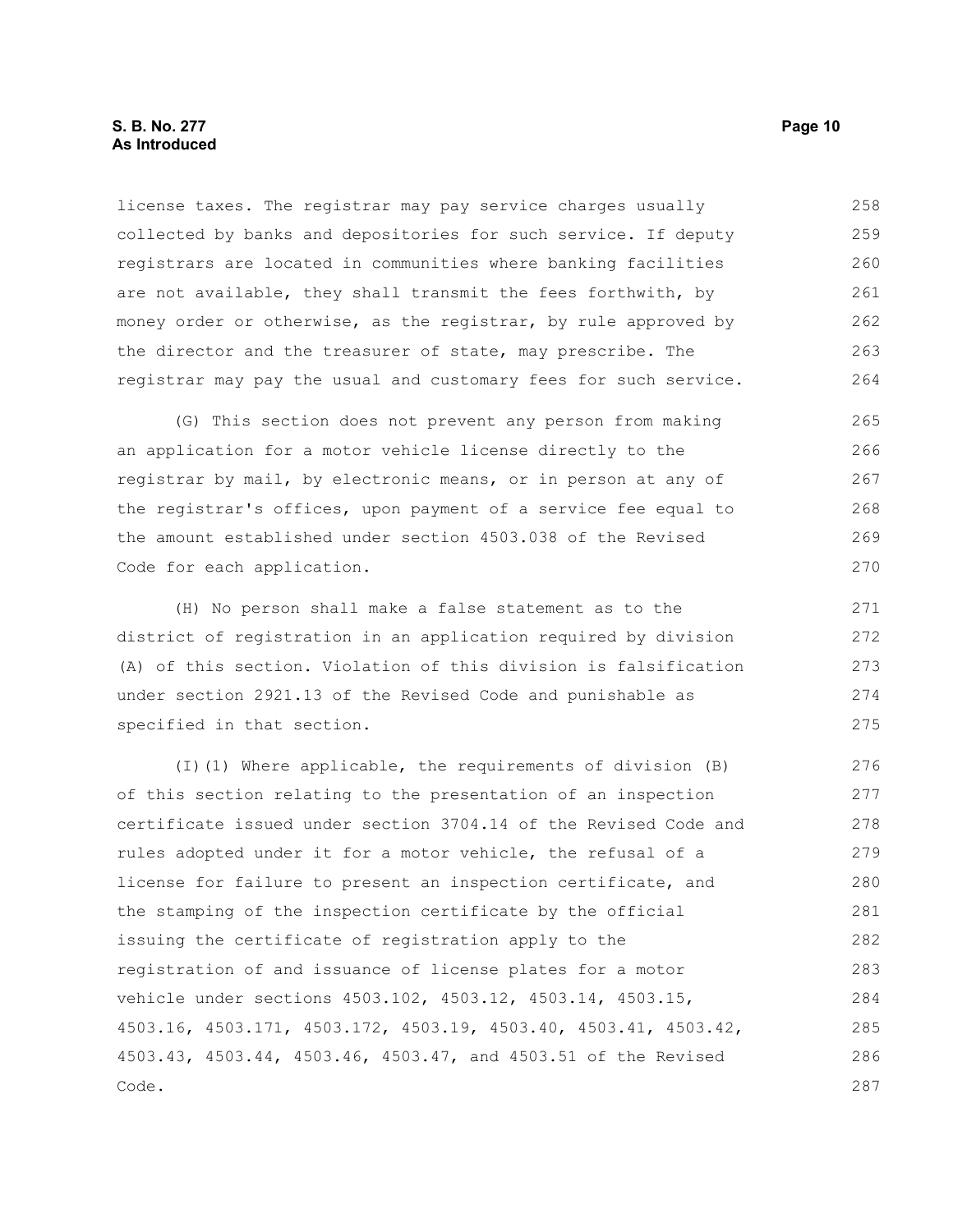### **S. B. No. 277 Page 11 As Introduced**

(2)(a) The registrar shall adopt rules ensuring that each owner registering a motor vehicle in a county where a motor vehicle inspection and maintenance program is in effect under section 3704.14 of the Revised Code and rules adopted under it receives information about the requirements established in that section and those rules and about the need in those counties to present an inspection certificate with an application for registration or preregistration. 288 289 290 291 292 293 294 295

(b) Upon request, the registrar shall provide the director of environmental protection, or any person that has been awarded a contract under section 3704.14 of the Revised Code, an on-line computer data link to registration information for all passenger cars, noncommercial motor vehicles, and commercial cars that are subject to that section. The registrar also shall provide to the director of environmental protection a magnetic data tape containing registration information regarding passenger cars, noncommercial motor vehicles, and commercial cars for which a multi-year registration is in effect under section 4503.103 of the Revised Code or rules adopted under it, including, without limitation, the date of issuance of the multi-year registration, the registration deadline established under rules adopted under section 4503.101 of the Revised Code that was applicable in the year in which the multi-year registration was issued, and the registration deadline for renewal of the multi-year registration. 296 297 298 299 300 301 302 303 304 305 306 307 308 309 310 311 312

(J) Subject to division (K) of this section, application for registration under the international registration plan, as set forth in sections 4503.60 to 4503.66 of the Revised Code, shall be made to the registrar on forms furnished by the registrar. In accordance with international registration plan guidelines and pursuant to rules adopted by the registrar, the 313 314 315 316 317 318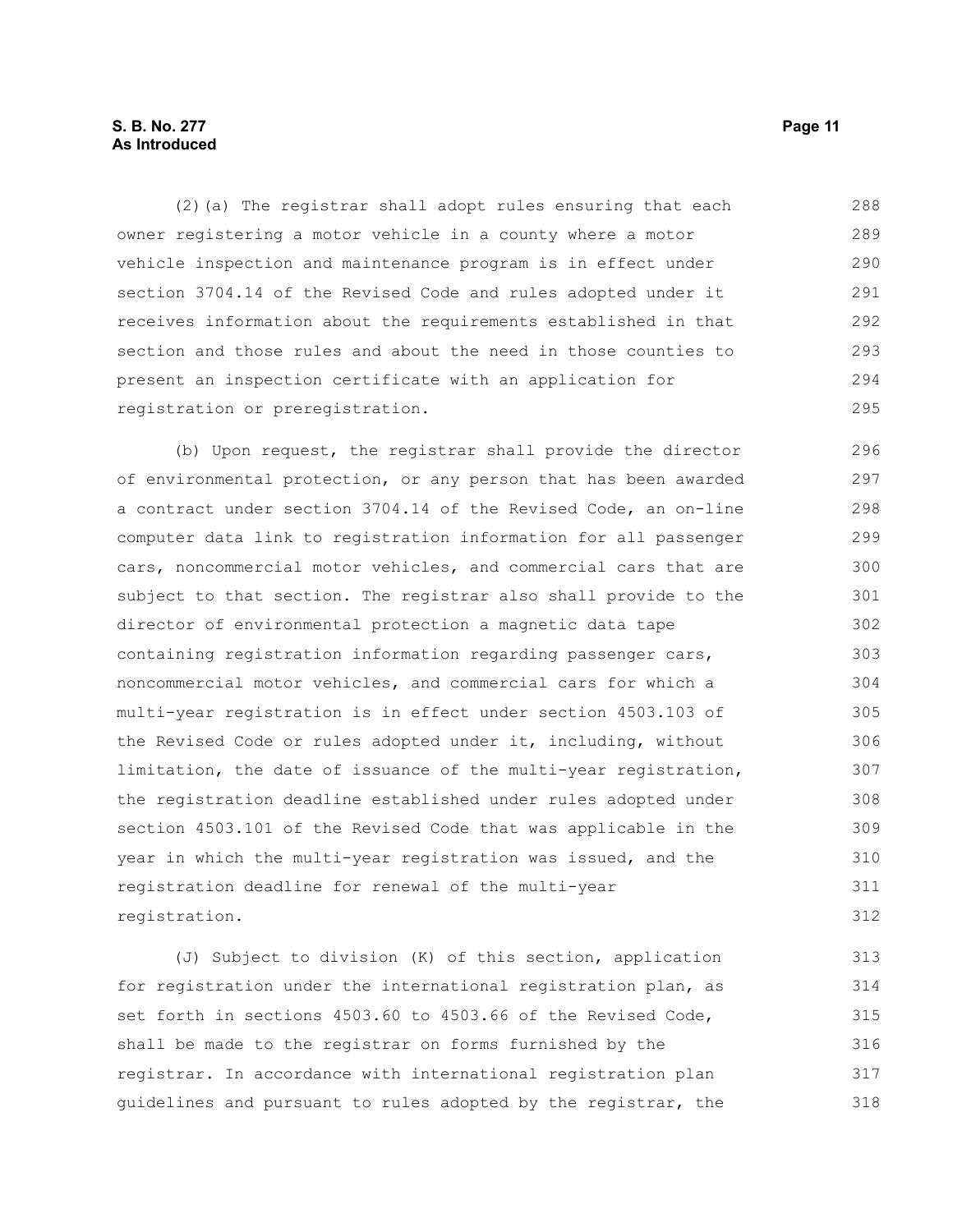forms shall include the following: (1) A uniform mileage schedule; (2) The gross vehicle weight of the vehicle or combined gross vehicle weight of the combination vehicle as declared by the registrant; (3) Any other information the registrar requires by rule. (K) The registrar shall determine the feasibility of implementing an electronic commercial fleet licensing and management program that will enable the owners of commercial tractors, commercial trailers, and commercial semitrailers to conduct electronic transactions by July 1, 2010, or sooner. If the registrar determines that implementing such a program is feasible, the registrar shall adopt new rules under this division or amend existing rules adopted under this division as necessary in order to respond to advances in technology. If international registration plan guidelines and provisions allow member jurisdictions to permit applications for registrations under the international registration plan to be made via the internet, the rules the registrar adopts under this division shall permit such action. **Sec. 5735.05.** (A) There is hereby levied a motor fuel excise tax on each motor fuel dealer, measured by gross gallons, upon the receipt of motor fuel within this state. 319 320 321 322 323 324 325 326 327 328 329 330 331 332 333 334 335 336 337 338 339 340 341

The tax is levied at the rates prescribed by divisions (E) and  $(F)$  to  $(G)$  of this section. 342 343

The revenue derived from twenty-eight cents per gallon of such tax rates shall be distributed under divisions  $(A)$ ,  $(B)$ , (C), and (D) of section 5735.051 of the Revised Code to fund the 344 345 346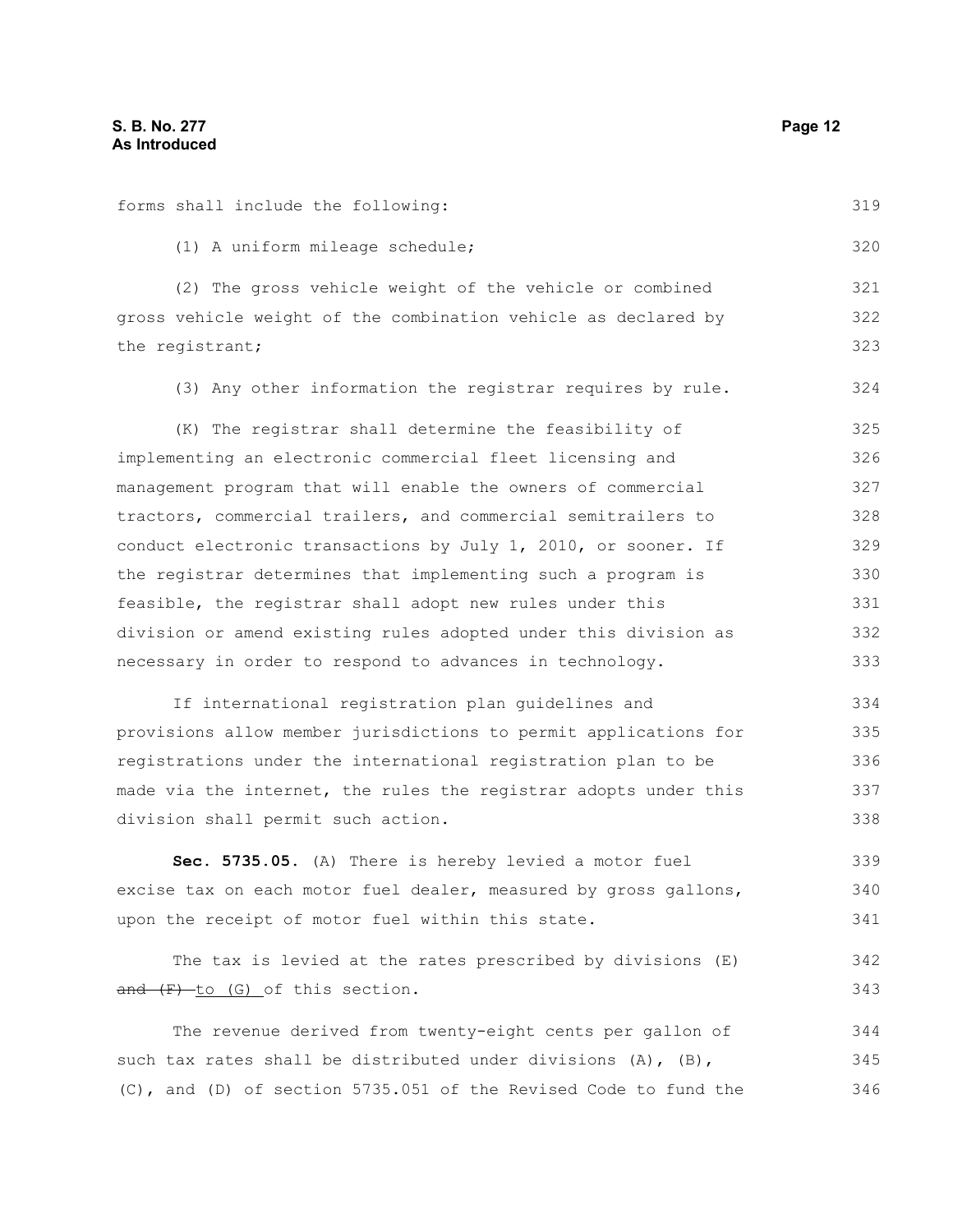347

following purposes in the following amounts:

(1) Seventeen twenty-eighths of the revenue shall be used solely to provide revenue for maintaining the state highway system; to widen existing surfaces on such highways; to resurface such highways; to pay that portion of the construction cost of a highway project which a county, township, or municipal corporation normally would be required to pay, but which the director of transportation, pursuant to division (B) of section 5531.08 of the Revised Code, determines instead will be paid from moneys in the highway operating fund; to enable the counties of the state properly to plan, maintain, and repair their roads and to pay principal, interest, and charges on bonds and other obligations issued pursuant to Chapter 133. of the Revised Code or incurred pursuant to section 5531.09 of the Revised Code for highway improvements; to enable the municipal corporations to plan, construct, reconstruct, repave, widen, maintain, repair, clear, and clean public highways, roads, and streets, and to pay the principal, interest, and charges on bonds and other obligations issued pursuant to Chapter 133. of the Revised Code or incurred pursuant to section 5531.09 of the Revised Code for highway improvements; to enable the Ohio turnpike and infrastructure commission to construct, reconstruct, maintain, and repair turnpike projects; to maintain and repair bridges and viaducts; to purchase, erect, and maintain street and traffic signs and markers; to purchase, erect, and maintain traffic lights and signals; to pay the costs apportioned to the public under sections 4907.47 and 4907.471 of the Revised Code and to supplement revenue already available for such purposes; to pay the costs incurred by the public utilities commission in administering sections 4907.47 to 4907.476 of the Revised Code; to distribute equitably among those persons using 348 349 350 351 352 353 354 355 356 357 358 359 360 361 362 363 364 365 366 367 368 369 370 371 372 373 374 375 376 377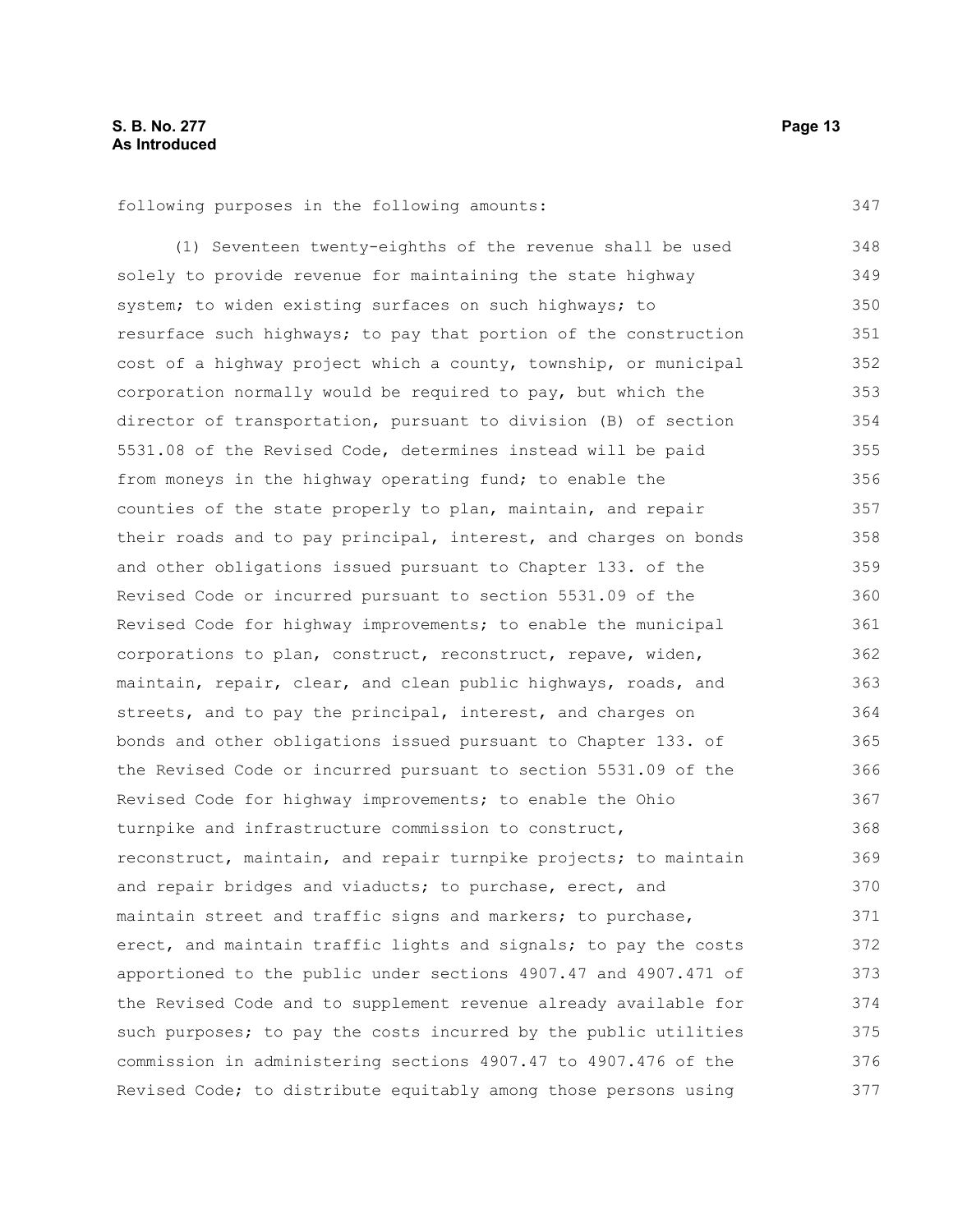#### **S. B. No. 277 Page 14 As Introduced**

the privilege of driving motor vehicles upon such highways and streets the cost of maintaining and repairing them; to pay the interest, principal, and charges on highway capital improvements bonds and other obligations issued pursuant to Section 2m of Article VIII, Ohio Constitution, and section 151.06 of the Revised Code; to pay the interest, principal, and charges on highway obligations issued pursuant to Section 2i of Article VIII, Ohio Constitution, and sections 5528.30 and 5528.31 of the Revised Code; to pay the interest, principal, and charges on major new state infrastructure bonds and other obligations of the state issued pursuant to Section 13 of Article VIII, Ohio Constitution, and section 5531.10 of the Revised Code; to provide revenue for the purposes of sections 1547.71 to 1547.77 of the Revised Code; and to pay the expenses of the department of taxation incident to the administration of the motor fuel laws. 378 379 380 381 382 383 384 385 386 387 388 389 390 391 392 393

(2) Two twenty-eighths of the revenue shall be used solely to pay the expenses of administering and enforcing the state law relating to the registration and operation of motor vehicles; to supply the state's share of the cost of planning, constructing, widening, and reconstructing the state highways; to supply the state's share of the cost of eliminating railway grade crossings upon such highways; to pay that portion of the construction cost of a highway project that a county, township, or municipal corporation normally would be required to pay, but that the director of transportation, pursuant to division (B) of section 5531.08 of the Revised Code, determines instead will be paid from moneys in the highway operating fund; to enable counties and townships to properly plan, construct, widen, reconstruct, and maintain their public highways, roads, and streets; to enable counties to pay principal, interest, and charges on bonds 394 395 396 397 398 399 400 401 402 403 404 405 406 407 408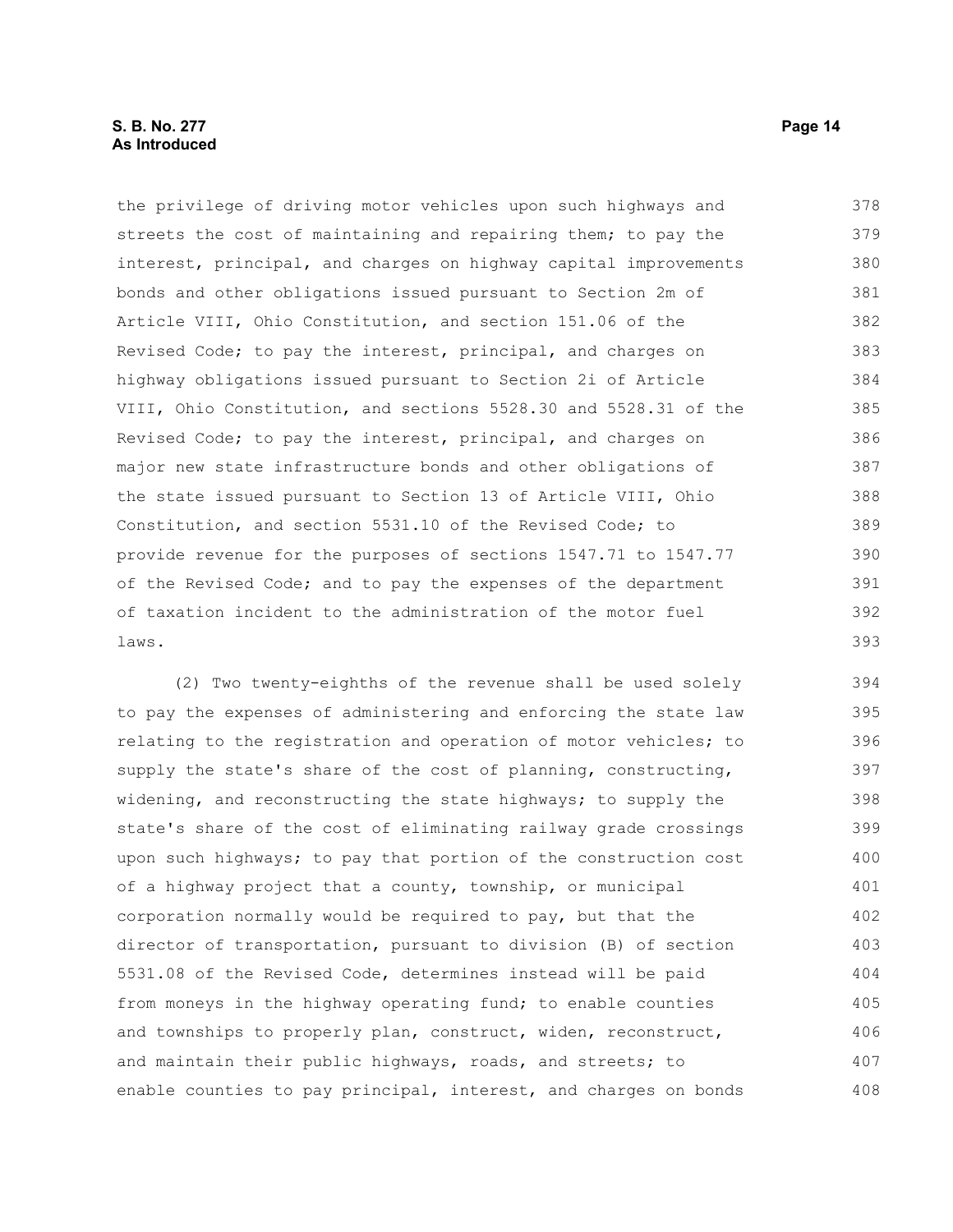#### **S. B. No. 277 Page 15 As Introduced**

and other obligations issued pursuant to Chapter 133. of the Revised Code or incurred pursuant to section 5531.09 of the Revised Code for highway improvements; to enable municipal corporations to plan, construct, reconstruct, repave, widen, maintain, repair, clear, and clean public highways, roads, and streets; to enable municipal corporations to pay the principal, interest, and charges on bonds and other obligations issued pursuant to Chapter 133. of the Revised Code or incurred pursuant to section 5531.09 of the Revised Code for highway improvements; to maintain and repair bridges and viaducts; to purchase, erect, and maintain street and traffic signs and markers; to purchase, erect, and maintain traffic lights and signals; to pay the costs apportioned to the public under section 4907.47 of the Revised Code; to provide revenue for the purposes of sections 1547.71 to 1547.77 of the Revised Code and to supplement revenue already available for such purposes; to pay the expenses of the department of taxation incident to the administration of the motor fuel laws and to supplement revenue already available for such purposes; to pay the interest, principal, and charges on bonds and other obligations issued pursuant to Section 2g of Article VIII, Ohio Constitution, and sections 5528.10 and 5528.11 of the Revised Code; and to pay the interest, principal, and charges on highway obligations issued pursuant to Section 2i of Article VIII, Ohio Constitution, and sections 5528.30 and 5528.31 of the Revised Code. 409 410 411 412 413 414 415 416 417 418 419 420 421 422 423 424 425 426 427 428 429 430 431 432 433

(3) Eight twenty-eighths of the revenue shall be used solely to supply the state's share of the cost of constructing, widening, maintaining, and reconstructing the state highways; to maintain and repair bridges and viaducts; to purchase, erect, and maintain street and traffic signs and markers; to purchase, erect, and maintain traffic lights and signals; to pay the 434 435 436 437 438 439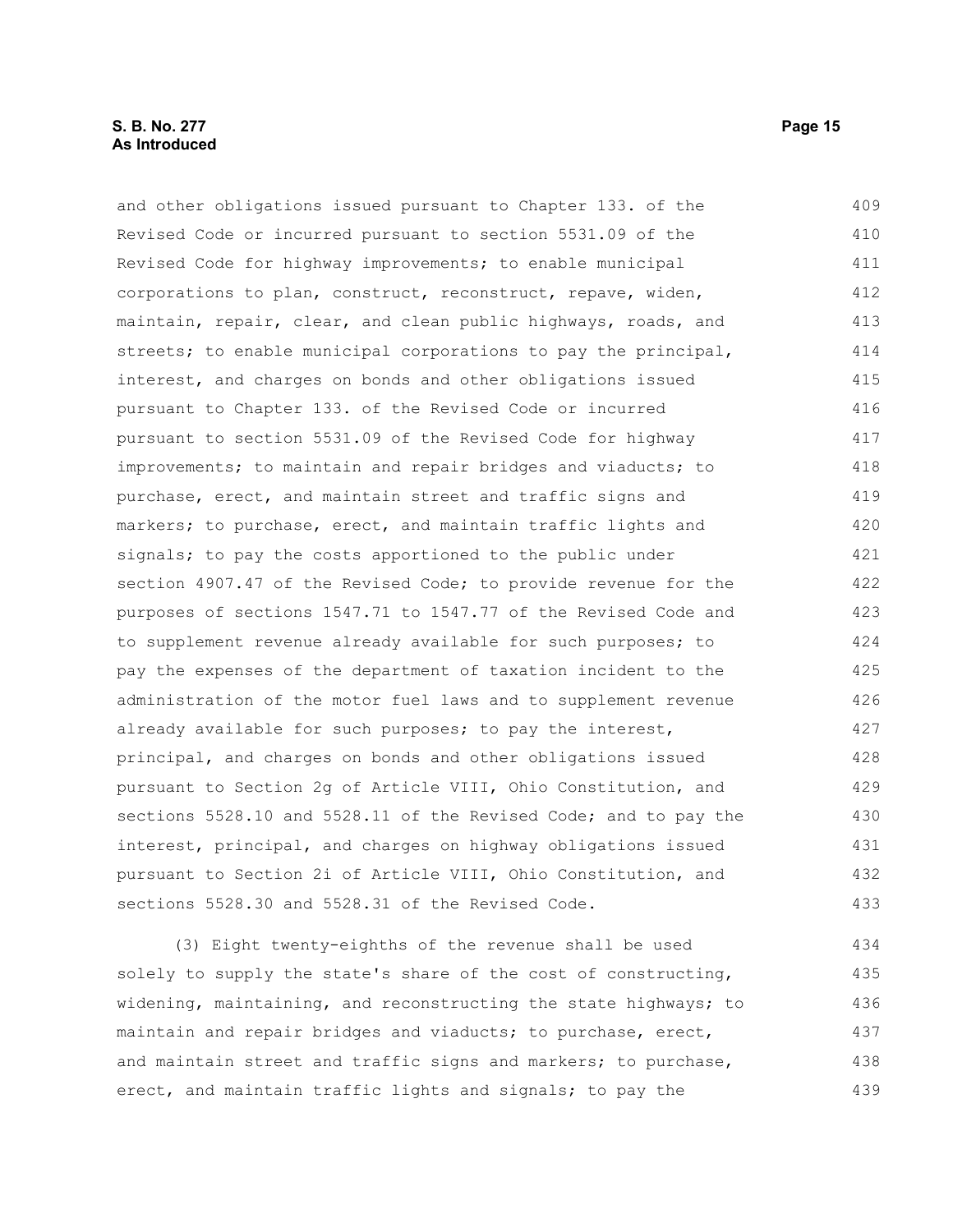#### **S. B. No. 277 Page 16 As Introduced**

expense of administering and enforcing the state law relative to the registration and operation of motor vehicles; to make road improvements associated with retaining or attracting business for this state; to pay that portion of the construction cost of a highway project that a county, township, or municipal corporation normally would be required to pay, but that the director of transportation, pursuant to division (B) of section 5531.08 of the Revised Code, determines instead will be paid from moneys in the highway operating fund; to provide revenue for the purposes of sections 1547.71 to 1547.77 of the Revised Code and to supplement revenue already available for such purposes; to pay the expenses of the department of taxation incident to the administration of the motor fuel laws and to supplement revenue already available for such purposes; to pay the interest, principal, and charges on highway obligations issued pursuant to Section 2i of Article VIII, Ohio Constitution, and sections 5528.30 and 5528.31 of the Revised Code; to enable counties and townships to properly plan, construct, widen, reconstruct, and maintain their public highways, roads, and streets; to enable counties to pay principal, interest, and charges on bonds and other obligations issued pursuant to Chapter 133. of the Revised Code or incurred pursuant to section 5531.09 of the Revised Code for highway improvements; to enable municipal corporations to plan, construct, reconstruct, repave, widen, maintain, repair, clear, and clean public highways, roads, and streets; to enable municipal corporations to pay the principal, interest, and charges on bonds and other obligations issued pursuant to Chapter 133. of the Revised Code or incurred pursuant to section 5531.09 of the Revised Code for highway improvements; and to pay the costs apportioned to the public under section 4907.47 of the Revised Code. 440 441 442 443 444 445 446 447 448 449 450 451 452 453 454 455 456 457 458 459 460 461 462 463 464 465 466 467 468 469 470 471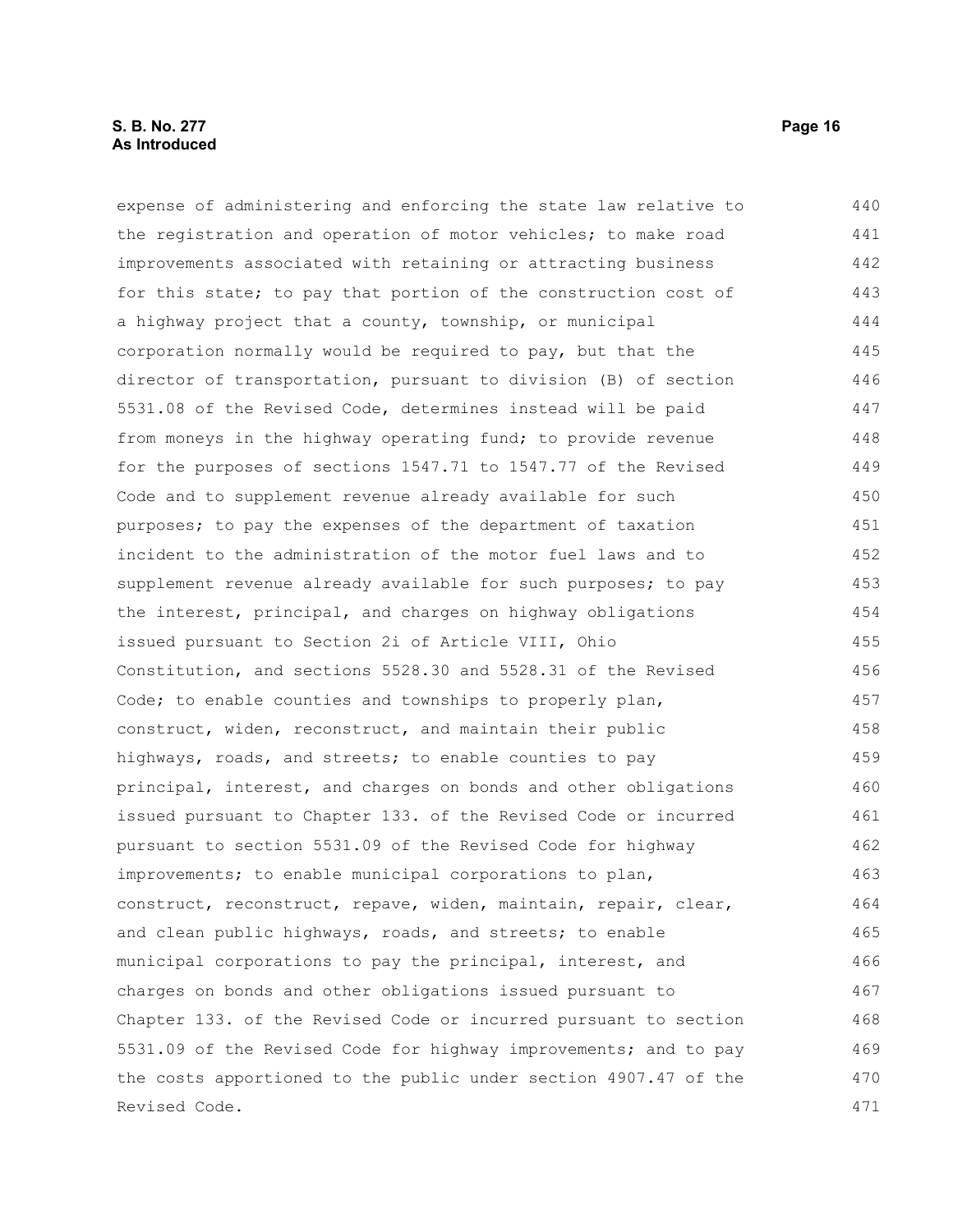### **S. B. No. 277 Page 17 As Introduced**

(4) One twenty-eighth of the revenue shall be used solely to pay the state's share of the cost of constructing and reconstructing highways and eliminating railway grade crossings on the major thoroughfares of the state highway system and urban extensions thereof; to pay that portion of the construction cost of a highway project that a county, township, or municipal corporation normally would be required to pay, but that the director of transportation, pursuant to division (B) of section 5531.08 of the Revised Code, determines instead will be paid from moneys in the highway operating fund; to pay the interest, principal, and charges on bonds and other obligations issued pursuant to Section 2g of Article VIII, Ohio Constitution, and sections 5528.10 and 5528.11 of the Revised Code; to pay the interest, principal, and charges on highway obligations issued pursuant to Section 2i of Article VIII, Ohio Constitution, and sections 5528.30 and 5528.31 of the Revised Code; to provide revenues for the purposes of sections 1547.71 to 1547.77 of the Revised Code; and to pay the expenses of the department of taxation incident to the administration of the motor fuel laws. (B) The revenue derived from any portion of the tax rates 472 473 474 475 476 477 478 479 480 481 482 483 484 485 486 487 488 489 490 491

that exceeds twenty-eight cents per gallon of motor fuel shall be distributed under division (E) of section 5735.051 of the Revised Code to fund the purposes described in divisions (A) and (D) of this section, as provided in divisions (A) and (B) of section 5735.27 of the Revised Code. 492 493 494 495 496

(C) The tax imposed by this section does not apply to the following transactions: 497 498

(1) The sale of dyed diesel fuel by a licensed motor fuel dealer from a location other than a retail service station provided the licensed motor fuel dealer places on the face of 499 500 501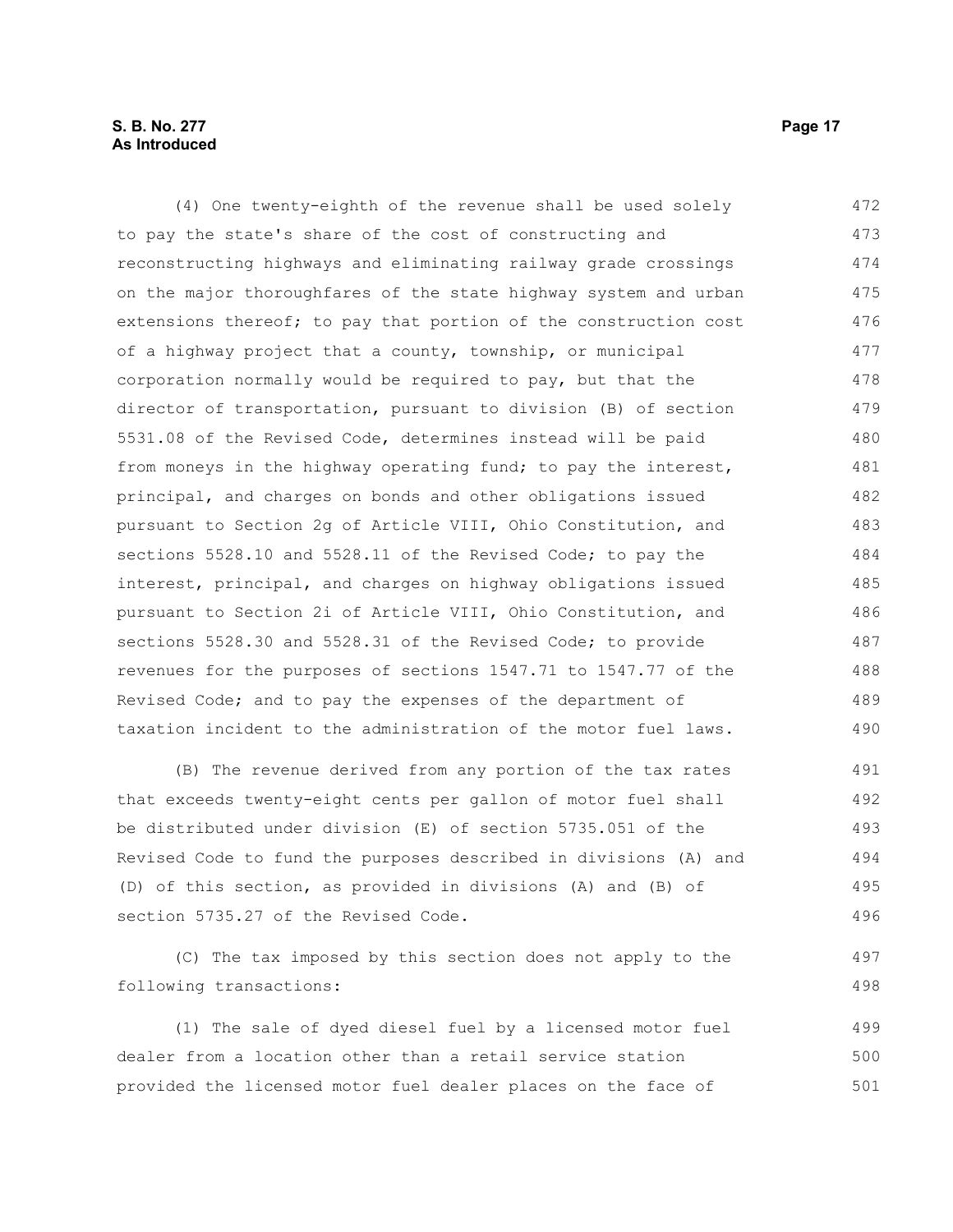#### **S. B. No. 277 Page 18 As Introduced**

the delivery document or invoice, or both if both are used, a conspicuous notice stating that the fuel is dyed and is not for taxable use, and that taxable use of that fuel is subject to a penalty. The tax commissioner, by rule, may provide that any notice conforming to rules or regulations issued by the United States department of the treasury or the Internal Revenue Service is sufficient notice for the purposes of division (C)(1) of this section. 502 503 504 505 506 507 508 509

(2) The sale of K-1 kerosene to a retail service station, except when placed directly in the fuel supply tank of a motor vehicle. Such sale shall be rebuttably presumed to not be distributed or sold for use or used to generate power for the operation of motor vehicles upon the public highways or upon the waters within the boundaries of this state. 510 511 512 513 514 515

(3) The sale of motor fuel by a licensed motor fuel dealer to another licensed motor fuel dealer;

(4) The exportation of motor fuel by a licensed motor fuel dealer from this state to any other state or foreign country;

(5) The sale of motor fuel to the United States government or any of its agencies, except such tax as is permitted by it, where such sale is evidenced by an exemption certificate, in a form approved by the tax commissioner, executed by the United States government or an agency thereof certifying that the motor fuel therein identified has been purchased for the exclusive use of the United States government or its agency; 520 521 522 523 524 525 526

(6) The sale of motor fuel that is in the process of transportation in foreign or interstate commerce, except insofar as it may be taxable under the Constitution and statutes of the United States, and except as may be agreed upon in writing by 527 528 529 530

516 517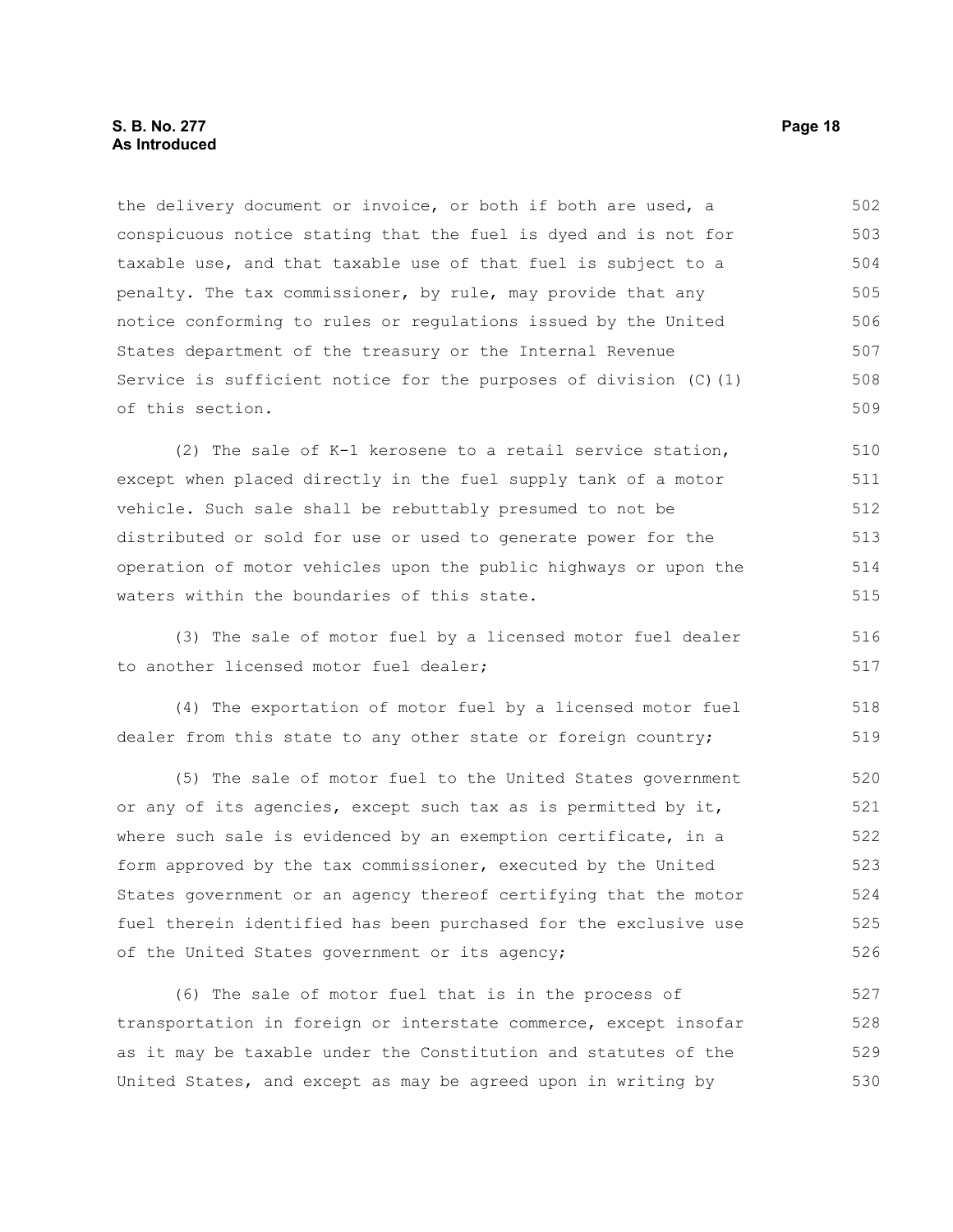the dealer and the commissioner;

531

(7) The sale of motor fuel when sold exclusively for use in the operation of aircraft, where such sale is evidenced by an exemption certificate prescribed by the commissioner and executed by the purchaser certifying that the motor fuel purchased has been purchased for exclusive use in the operation of aircraft; 532 533 534 535 536 537

(8) The sale for exportation of motor fuel by a licensed motor fuel dealer to a licensed exporter described in division (DD)(1) of section 5735.01 of the Revised Code; 538 539 540

(9) The sale for exportation of motor fuel by a licensed motor fuel dealer to a licensed exporter described in division (DD)(2) of section 5735.01 of the Revised Code, provided that the destination state motor fuel tax has been paid or will be accrued and paid by the licensed motor fuel dealer. 541 542 543 544 545

(10) The sale to a consumer of diesel fuel, by a motor fuel dealer for delivery from a bulk lot vehicle, for consumption in operating a vessel when the use of such fuel in a vessel would otherwise qualify for a refund under section 5735.14 of the Revised Code. 546 547 548 549 550

Division (C)(1) of this section does not apply to the sale or distribution of dyed diesel fuel used to operate a motor vehicle on the public highways or upon water within the boundaries of this state by persons permitted under regulations of the United States department of the treasury or of the Internal Revenue Service to so use dyed diesel fuel. 551 552 553 554 555 556

(D) The use of any revenue from the tax levied under this section shall be used for construction, maintenance, and repair of roads and bridges, the operational costs of applicable state 557 558 559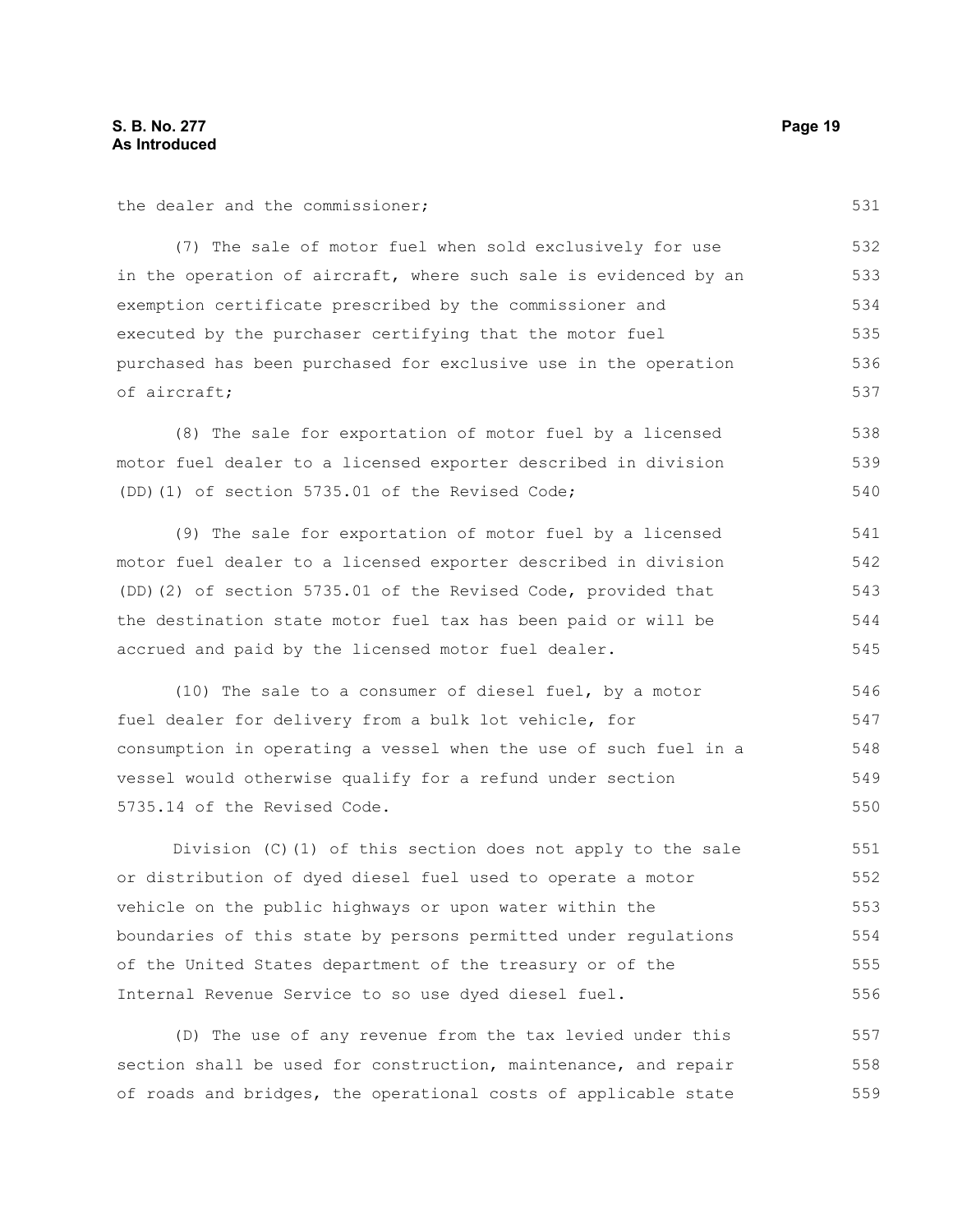agencies, or used to match other revenue for these purposes. (E) Except as otherwise provided by divisiondivisions (F) and (G) of this section, the rates of tax imposed by this section on each gallon of motor fuel on and after July 1, 2019, shall be as follows: (1) Thirty-eight and one-half cents on each gallon of gasoline; (2) Forty-seven cents on each gallon of motor fuel other than gasoline . (F) Except as provided in division (G) of this section, the rates of tax imposed by this section on each gallon of motor fuel on and after the later of July 1, 2022, or the first day of the first month after the effective date of this amendment, and before the later of either July 1, 2027, or the first day of the first month beginning five years after that effective date shall be twenty-eight cents. (G) The tax on each gallon equivalent of compressed natural gas shall be: (1) Ten cents on and after July 1, 2019, and before July 1, 2020; (2) Twenty cents on and after July 1, 2020, and before July 1, 2021; (3) Thirty cents on and after July 1, 2021, and before July 1, 2022; (4) Forty cents on and after July 1, 2022, and before July 1, 2023; 560 561 562 563 564 565 566 567 568 569 570 571 572 573 574 575 576 577 578 579 580 581 582 583 584 585 586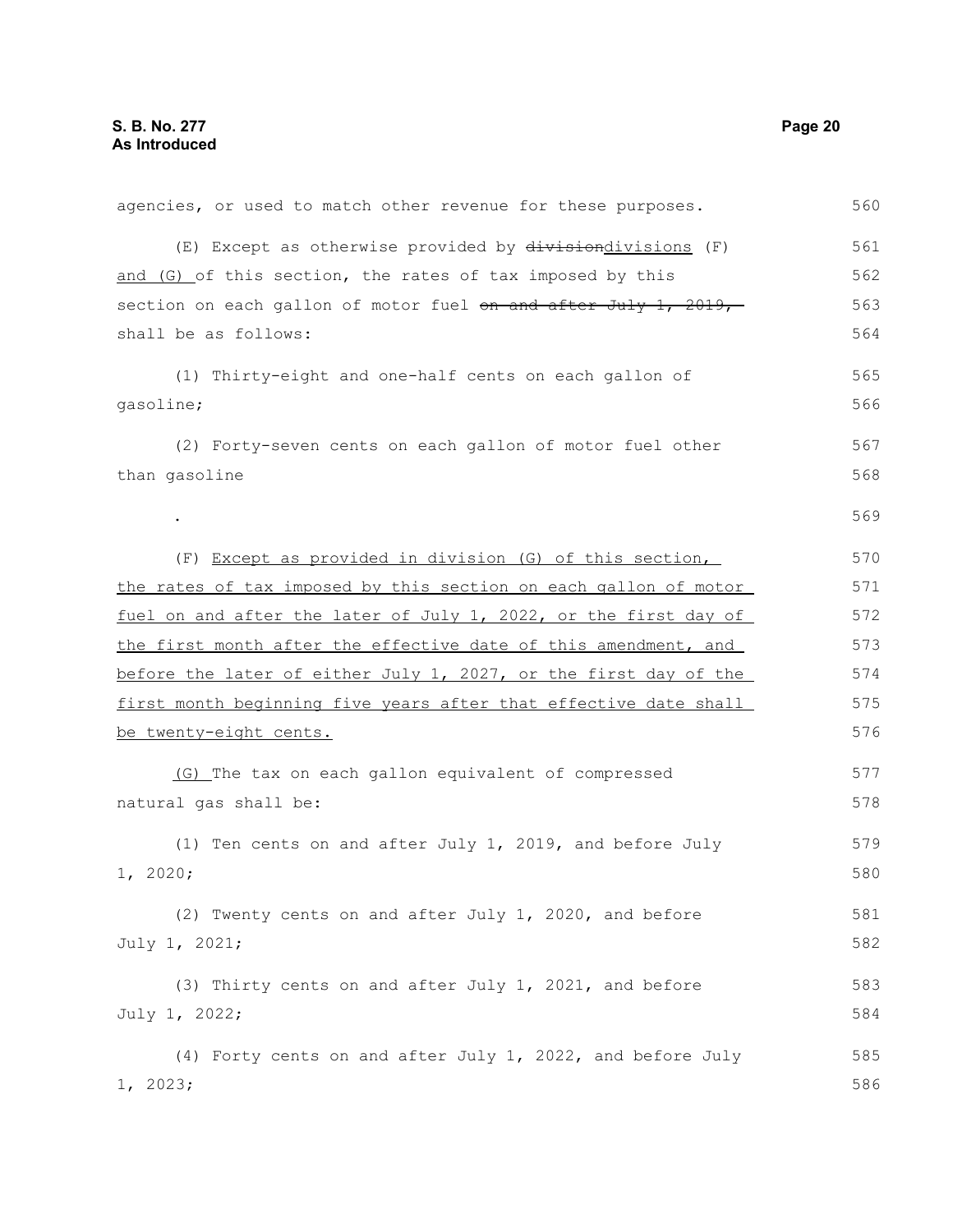| (5) Forty-seven cents on and after July 1, 2023.                 | 587 |
|------------------------------------------------------------------|-----|
| (G) (H) The tax commissioner may adopt rules as necessary        | 588 |
| to administer this section.                                      | 589 |
|                                                                  |     |
| Section 2. That existing sections 4503.10 and 5735.05 of         | 590 |
| the Revised Code are hereby repealed.                            | 591 |
| Section 3. That the version of section 4503.10 of the            | 592 |
| Revised Code that is scheduled to take effect on October 1,      | 593 |
| 2022, be amended to read as follows:                             | 594 |
| Sec. 4503.10. (A) The owner of every snowmobile, off-            | 595 |
| highway motorcycle, and all-purpose vehicle required to be       | 596 |
| registered under section 4519.02 of the Revised Code shall file  | 597 |
| an application for registration under section 4519.03 of the     | 598 |
| Revised Code. The owner of a motor vehicle, other than a         | 599 |
| snowmobile, off-highway motorcycle, or all-purpose vehicle, that | 600 |
| is not designed and constructed by the manufacturer for          | 601 |
| operation on a street or highway may not register it under this  | 602 |
| chapter except upon certification of inspection pursuant to      | 603 |
| section 4513.02 of the Revised Code by the sheriff, or the chief | 604 |
| of police of the municipal corporation or township, with         | 605 |
| jurisdiction over the political subdivision in which the owner   | 606 |
| of the motor vehicle resides. Except as provided in section      | 607 |
| 4503.103 of the Revised Code, every owner of every other motor   | 608 |
| vehicle not previously described in this section and every       | 609 |
| person mentioned as owner in the last certificate of title of a  | 610 |
| motor vehicle that is operated or driven upon the public roads   | 611 |
| or highways shall cause to be filed each year, by mail or        | 612 |
| otherwise, in the office of the registrar of motor vehicles or a | 613 |
| deputy registrar, a written or electronic application or a       | 614 |
| preprinted registration renewal notice issued under section      | 615 |
| 4503.102 of the Revised Code, the form of which shall be         | 616 |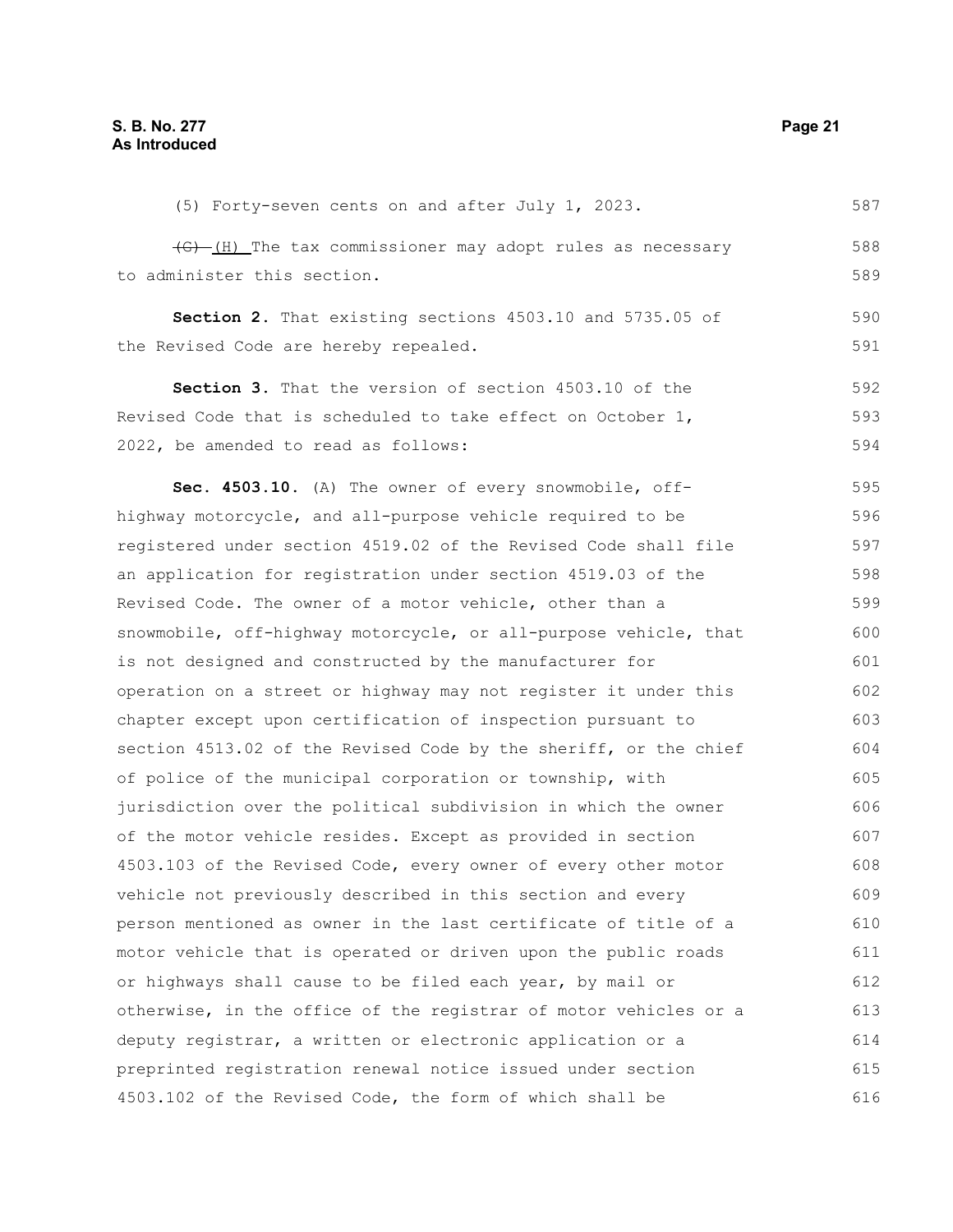### **S. B. No. 277 Page 22 As Introduced**

prescribed by the registrar, for registration for the following registration year, which shall begin on the first day of January of every calendar year and end on the thirty-first day of December in the same year. Applications for registration and registration renewal notices shall be filed at the times established by the registrar pursuant to section 4503.101 of the Revised Code. A motor vehicle owner also may elect to apply for or renew a motor vehicle registration by electronic means using electronic signature in accordance with rules adopted by the registrar. Except as provided in division (J) of this section, applications for registration shall be made on blanks furnished by the registrar for that purpose, containing the following information: 617 618 619 620 621 622 623 624 625 626 627 628 629

(1) A brief description of the motor vehicle to be registered, including the year, make, model, and vehicle identification number, and, in the case of commercial cars, the gross weight of the vehicle fully equipped computed in the manner prescribed in section 4503.08 of the Revised Code; 630 631 632 633 634

(2) The name and residence address of the owner, and the township and municipal corporation in which the owner resides; 635 636

(3) The district of registration, which shall be determined as follows: 637 638

(a) In case the motor vehicle to be registered is used for hire or principally in connection with any established business or branch business, conducted at a particular place, the district of registration is the municipal corporation in which that place is located or, if not located in any municipal corporation, the county and township in which that place is located. 639 640 641 642 643 644 645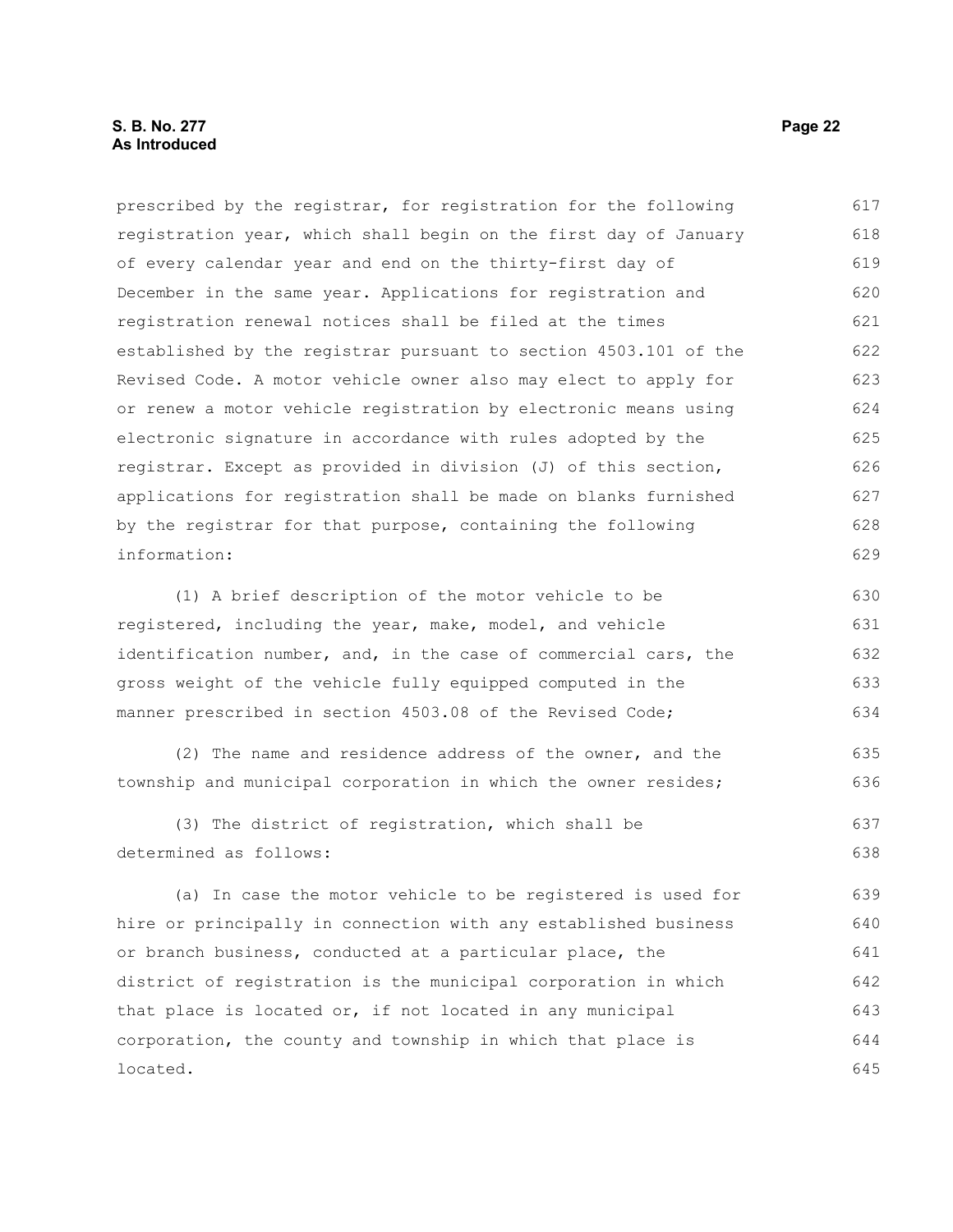#### **S. B. No. 277 Page 23 As Introduced**

(b) In case the vehicle is not so used, the district of registration is the municipal corporation or county in which the owner resides at the time of making the application. 646 647 648

(4) Whether the motor vehicle is a new or used motor vehicle; 649 650

(5) The date of purchase of the motor vehicle;

(6) Whether the fees required to be paid for the registration or transfer of the motor vehicle, during the preceding registration year and during the preceding period of the current registration year, have been paid. Each application for registration shall be signed by the owner, either manually or by electronic signature, or pursuant to obtaining a limited power of attorney authorized by the registrar for registration, or other document authorizing such signature. If the owner elects to apply for or renew the motor vehicle registration with the registrar by electronic means, the owner's manual signature is not required. 652 653 654 655 656 657 658 659 660 661 662

(7) The owner's social security number, driver's license number, or state identification number, or, where a motor vehicle to be registered is used for hire or principally in connection with any established business, the owner's federal taxpayer identification number. The bureau of motor vehicles shall retain in its records all social security numbers provided under this section, but the bureau shall not place social security numbers on motor vehicle certificates of registration. 663 664 665 666 667 668 669 670

(8) Whether the applicant wishes to certify willingness to make an anatomical gift if an applicant has not so certified under section 2108.05 of the Revised Code. The applicant's response shall not be considered in the decision of whether to 671 672 673 674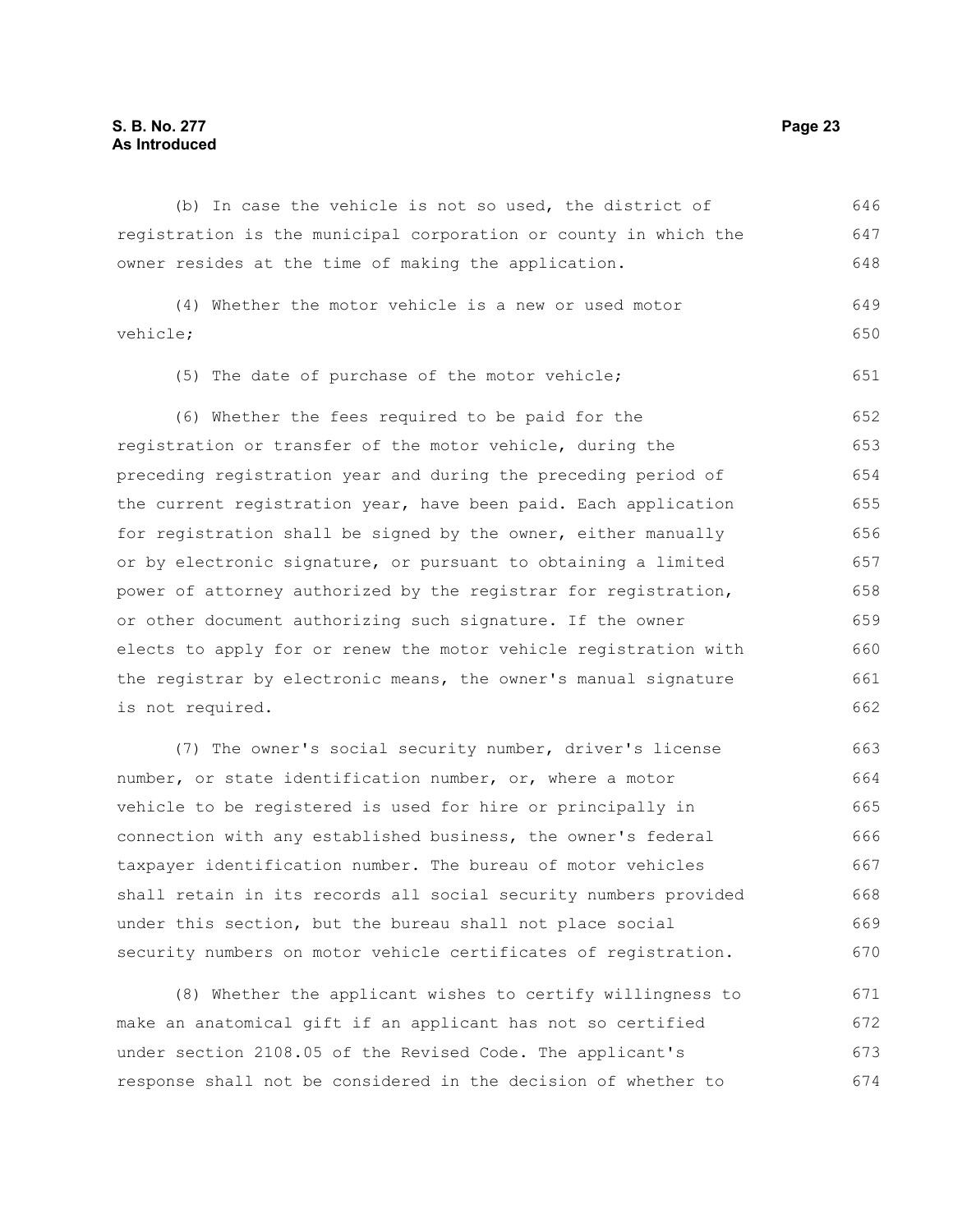any of the following:

approve the application for registration.

(B)(1) When an applicant first registers a motor vehicle

(a) The applicant may present for inspection a physical

in the applicant's name, the applicant shall provide proof of ownership of that motor vehicle. Proof of ownership may include

| certificate of title or memorandum certificate showing title to  | 681 |
|------------------------------------------------------------------|-----|
| the motor vehicle to be registered in the name of the applicant. | 682 |
| (b) The applicant may present for inspection an electronic       | 683 |
| certificate of title for the applicant's motor vehicle in a      | 684 |
| manner prescribed by rules adopted by the registrar.             | 685 |
| (c) The registrar or deputy registrar may electronically         | 686 |
| confirm the applicant's ownership of the motor vehicle.          | 687 |
| An applicant is not required to present a certificate of         | 688 |
| title to an electronic motor vehicle dealer acting as a limited  | 689 |
| authority deputy registrar in accordance with rules adopted by   | 690 |
| the registrar.                                                   | 691 |
| (2) When a motor vehicle inspection and maintenance              | 692 |
| program is in effect under section 3704.14 of the Revised Code   | 693 |
| and rules adopted under it, each application for registration    | 694 |
| for a vehicle required to be inspected under that section and    | 695 |
| those rules shall be accompanied by an inspection certificate    | 696 |
| for the motor vehicle issued in accordance with that section.    | 697 |
| (3) An application for registration shall be refused if          | 698 |
| any of the following applies:                                    | 699 |
| (a) The application is not in proper form.                       | 700 |
| (b) The application is prohibited from being accepted by         | 701 |
| division (D) of section 2935.27, division (A) of section         | 702 |

675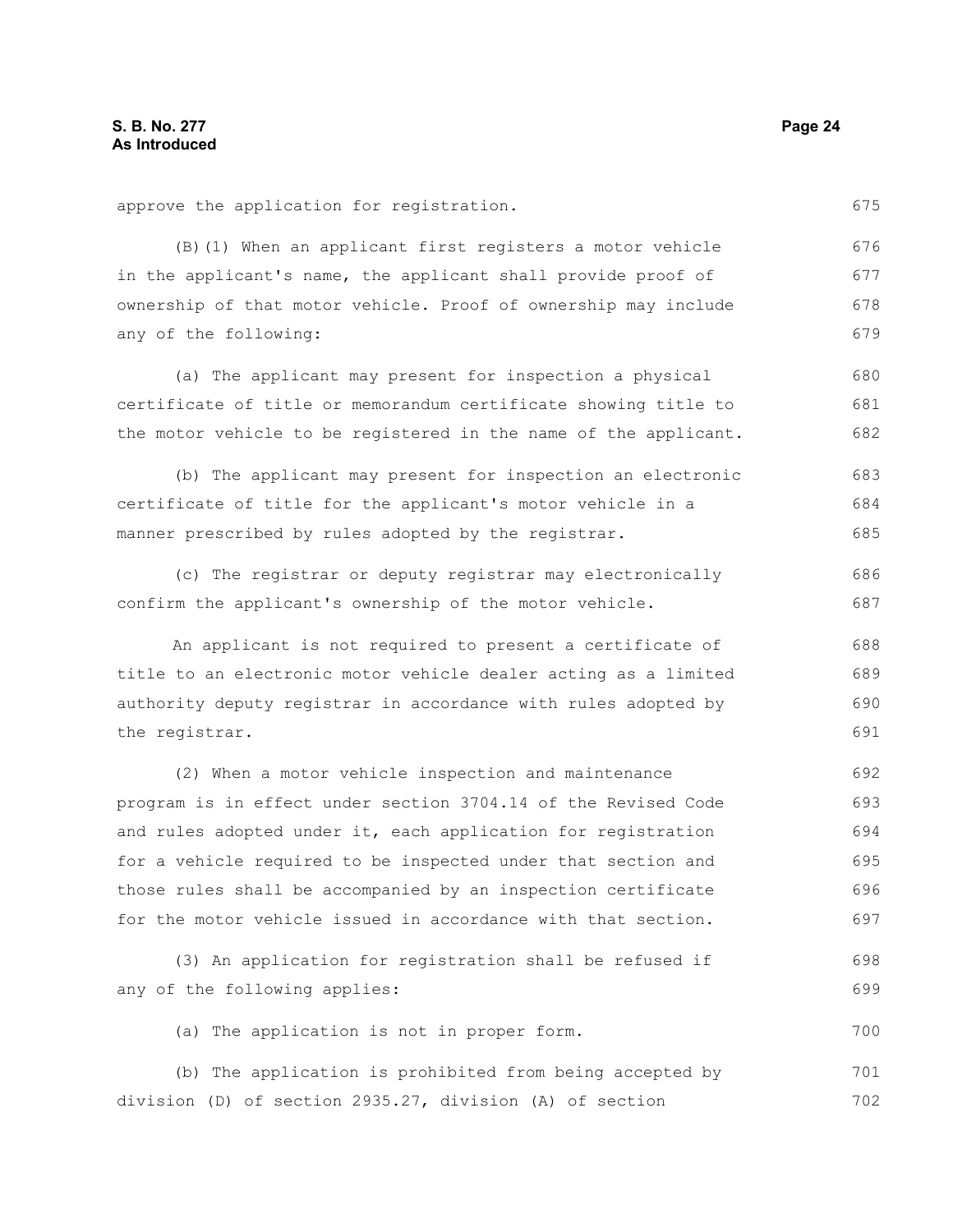2937.221, division (A) of section 4503.13, division (B) of section 4510.22, or division (B)(1) of section 4521.10 of the Revised Code. 703 704 705

(c) Proof of ownership is required but is not presented or confirmed in accordance with division (B)(1) of this section. 706 707

(d) All registration and transfer fees for the motor vehicle, for the preceding year or the preceding period of the current registration year, have not been paid. 708 709 710

(e) The owner or lessee does not have an inspection certificate for the motor vehicle as provided in section 3704.14 of the Revised Code, and rules adopted under it, if that section is applicable. 711 712 713 714

(4) This section does not require the payment of license or registration taxes on a motor vehicle for any preceding year, or for any preceding period of a year, if the motor vehicle was not taxable for that preceding year or period under sections 4503.02, 4503.04, 4503.11, 4503.12, and 4503.16 or Chapter 4504. of the Revised Code.

(5) When a certificate of registration is issued upon the first registration of a motor vehicle by or on behalf of the owner, the official issuing the certificate shall indicate the issuance with a stamp on the certificate of title or memorandum certificate or, in the case of an electronic certificate of title or electronic verification of ownership, an electronic stamp or other notation as specified in rules adopted by the registrar, and with a stamp on the inspection certificate for the motor vehicle, if any. 721 722 723 724 725 726 727 728 729

(6) The official also shall indicate, by a stamp or by other means the registrar prescribes, on the registration 730 731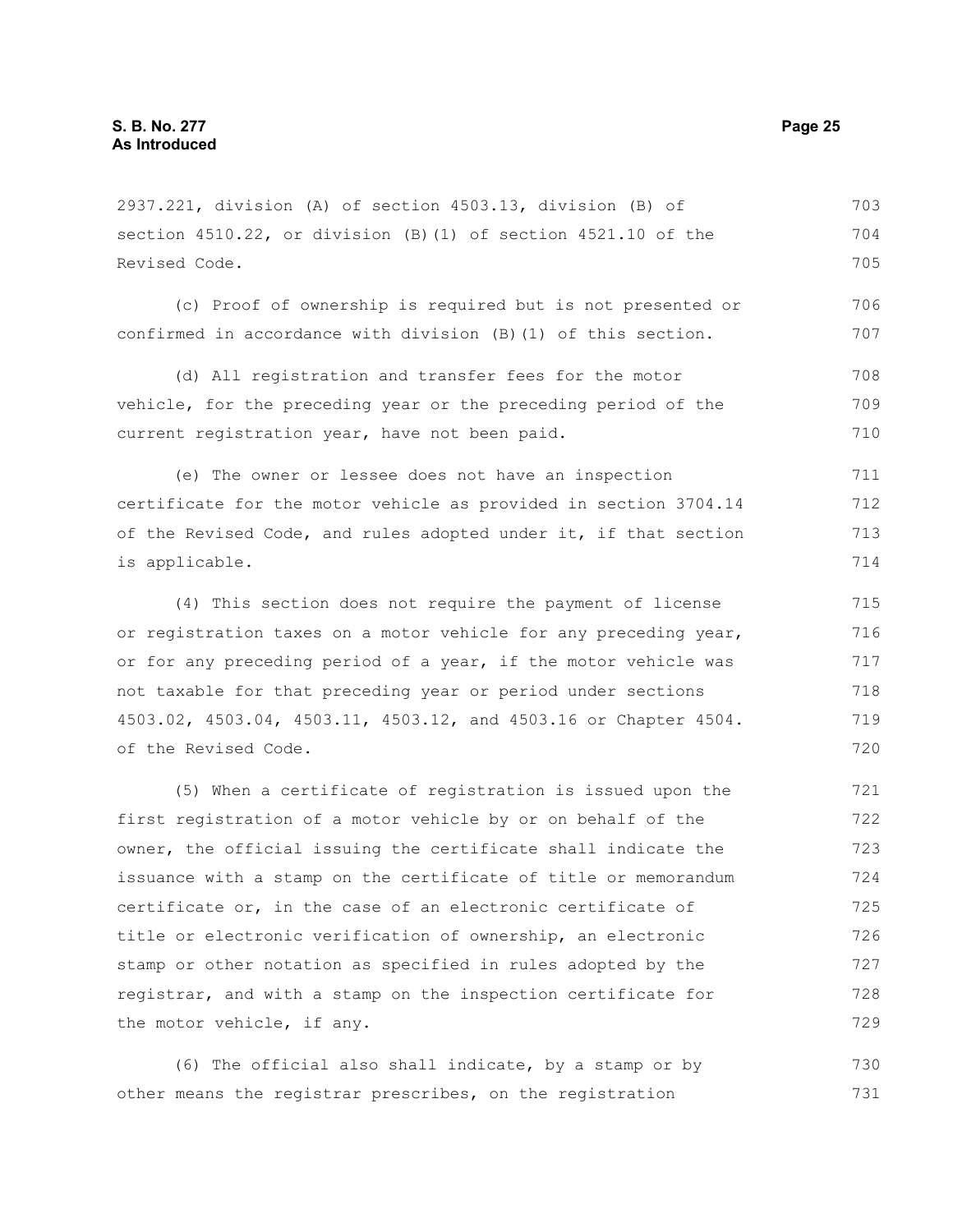#### **S. B. No. 277 Page 26 As Introduced**

certificate issued upon the first registration of a motor vehicle by or on behalf of the owner the odometer reading of the motor vehicle as shown in the odometer statement included in or attached to the certificate of title. Upon each subsequent registration of the motor vehicle by or on behalf of the same owner, the official also shall so indicate the odometer reading of the motor vehicle as shown on the immediately preceding certificate of registration. 732 733 734 735 736 737 738 739

(7) The registrar shall include in the permanent registration record of any vehicle required to be inspected under section 3704.14 of the Revised Code the inspection certificate number from the inspection certificate that is presented at the time of registration of the vehicle as required under this division. 740 741 742 743 744 745

(C)(1) Except as otherwise provided in division (C)(1) of this section, the registrar and each deputy registrar shall collect an additional fee of eleven dollars for each application for registration and registration renewal received. For vehicles specified in divisions (A)(1) to (21) of section 4503.042 of the Revised Code, the registrar and deputy registrar shall collect an additional fee of thirty dollars for each application for registration and registration renewal received. No additional fee shall be charged for vehicles registered under section 4503.65 of the Revised Code. The additional fee is for the purpose of defraying the department of public safety's costs associated with the administration and enforcement of the motor vehicle and traffic laws of Ohio. Each deputy registrar shall transmit the fees collected under divisions  $(C)$   $(1)$ ,  $(3)$ , and  $(4)$ of this section in the time and manner provided in this section. The registrar shall deposit all moneys received under division (C)(1) of this section into the public safety - highway purposes 746 747 748 749 750 751 752 753 754 755 756 757 758 759 760 761 762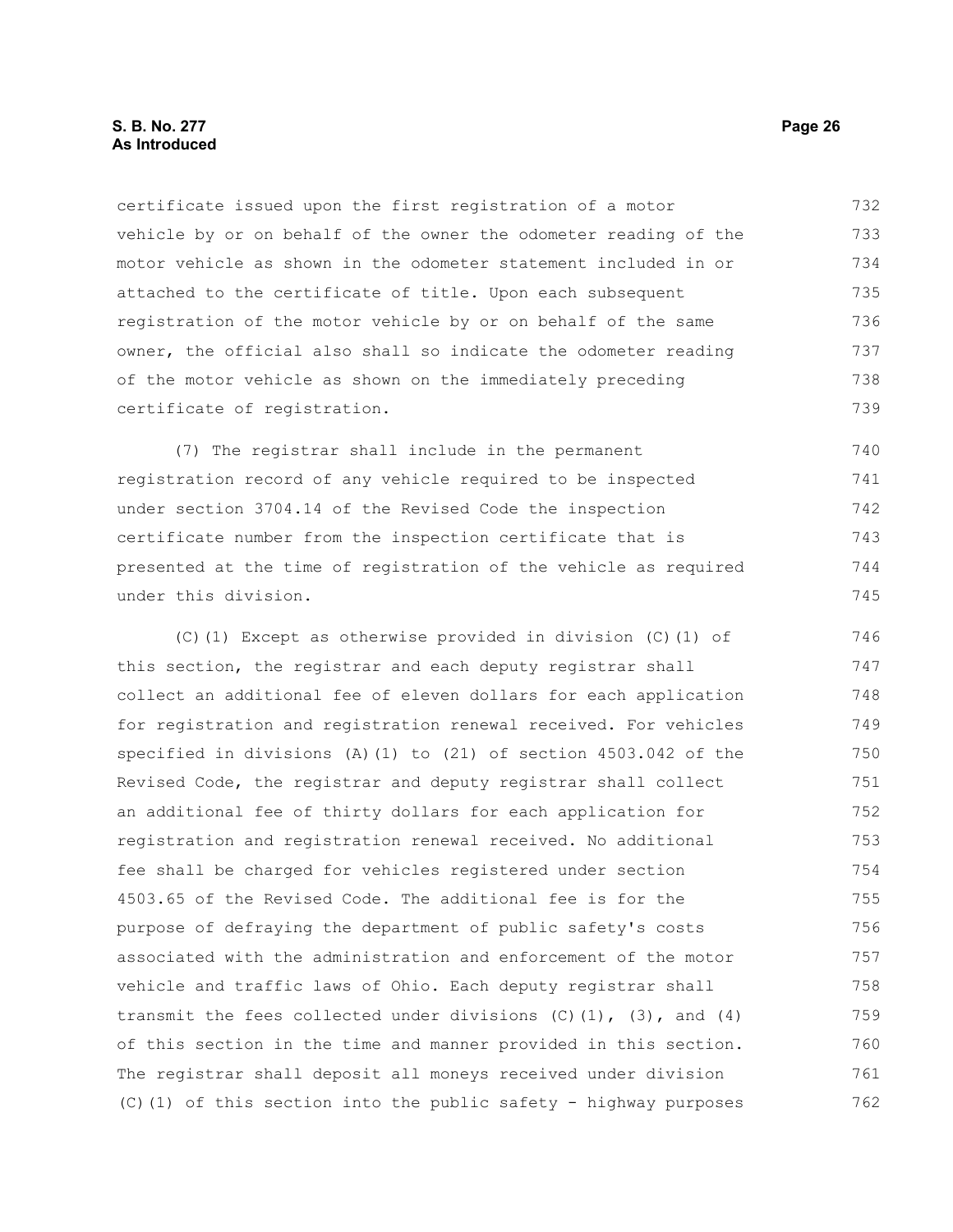fund established in section 4501.06 of the Revised Code. (2) In addition, a charge of twenty-five cents shall be made for each reflectorized safety license plate issued, and a single charge of twenty-five cents shall be made for each county identification sticker or each set of county identification stickers issued, as the case may be, to cover the cost of producing the license plates and stickers, including material, manufacturing, and administrative costs. Those fees shall be in addition to the license tax. If the total cost of producing the plates is less than twenty-five cents per plate, or if the total cost of producing the stickers is less than twenty-five cents 763 764 765 766 767 768 769 770 771 772 773

per sticker or per set issued, any excess moneys accruing from the fees shall be distributed in the same manner as provided by section 4501.04 of the Revised Code for the distribution of license tax moneys. If the total cost of producing the plates exceeds twenty-five cents per plate, or if the total cost of producing the stickers exceeds twenty-five cents per sticker or per set issued, the difference shall be paid from the license tax moneys collected pursuant to section 4503.02 of the Revised Code. 774 775 776 777 778 779 780 781 782

(3) The registrar and each deputy registrar shall collect an additional fee of two hundred dollars for each application for registration or registration renewal received for any plugin hybrid electric motor vehicle or battery electric motor vehicle. The fee shall be prorated based on the number of months for which the plug-in hybrid electric motor vehicle or battery electric motor vehicle is registered. The registrar shall transmit all money arising from the fee imposed by division (C) (3) of this section to the treasurer of state for distribution in accordance with division (E) of section 5735.051 of the Revised Code, subject to division (D) of section 5735.05 of the 783 784 785 786 787 788 789 790 791 792 793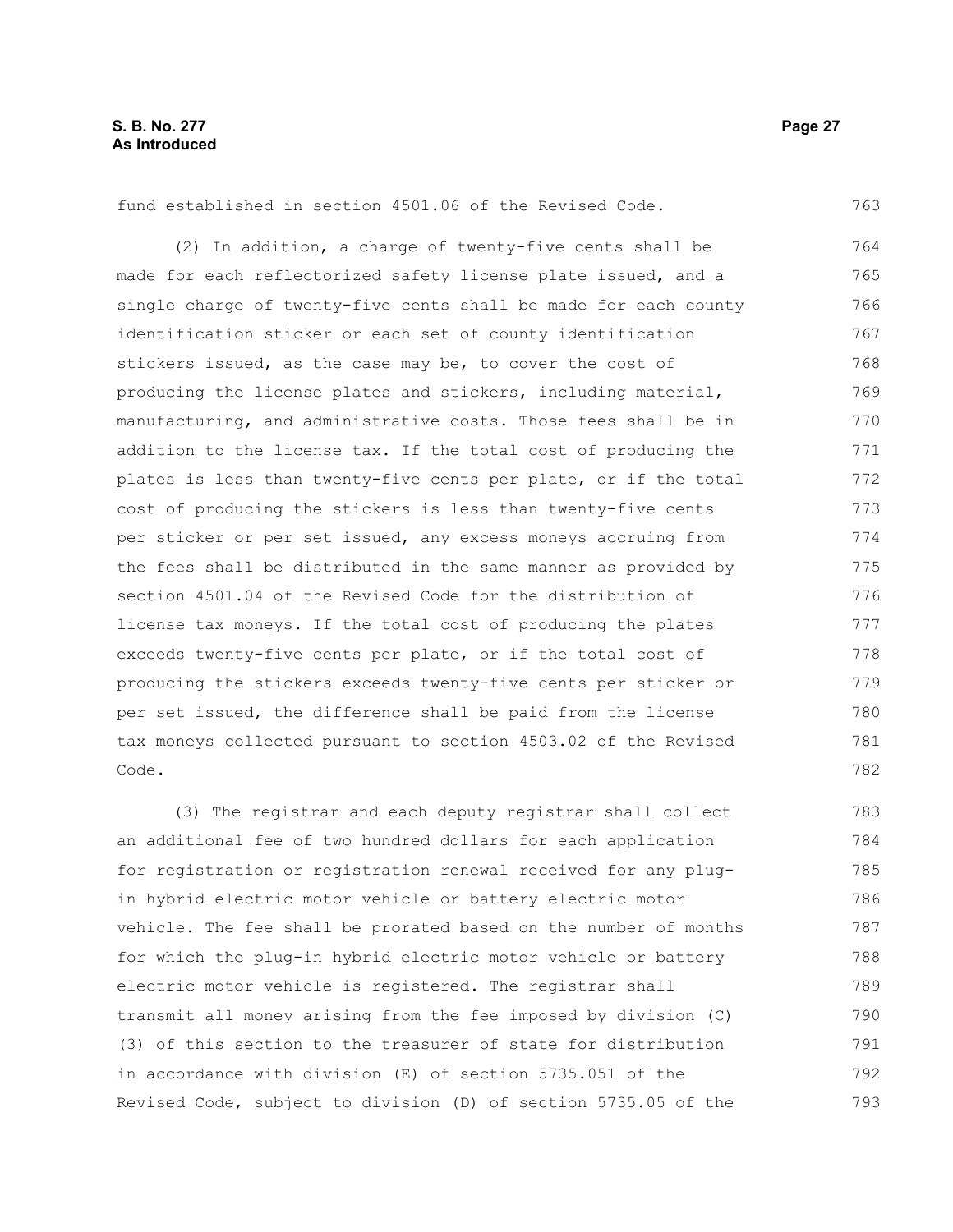794

805 806 807

Revised Code.

(4) The registrar and each deputy registrar shall collect an additional fee of one hundred dollars for each application for registration or registration renewal received for any hybrid motor vehicle. The fee shall be prorated based on the number of months for which the hybrid motor vehicle is registered. The registrar shall transmit all money arising from the fee imposed by division (C)(4) of this section to the treasurer of state for distribution in accordance with division (E) of section 5735.051 of the Revised Code, subject to division (D) of section 5735.05 of the Revised Code. 795 796 797 798 799 800 801 802 803 804

(5) The fees established under divisions (C)(3) and (4) of this section shall not be collected beginning January 1, 2023, through December 31, 2027.

(D) Each deputy registrar shall be allowed a fee equal to the amount established under section 4503.038 of the Revised Code for each application for registration and registration renewal notice the deputy registrar receives, which shall be for the purpose of compensating the deputy registrar for the deputy registrar's services, and such office and rental expenses, as may be necessary for the proper discharge of the deputy registrar's duties in the receiving of applications and renewal notices and the issuing of registrations. 808 809 810 811 812 813 814 815 816

(E) Upon the certification of the registrar, the county sheriff or local police officials shall recover license plates erroneously or fraudulently issued. 817 818 819

(F) Each deputy registrar, upon receipt of any application for registration or registration renewal notice, together with the license fee and any local motor vehicle license tax levied 820 821 822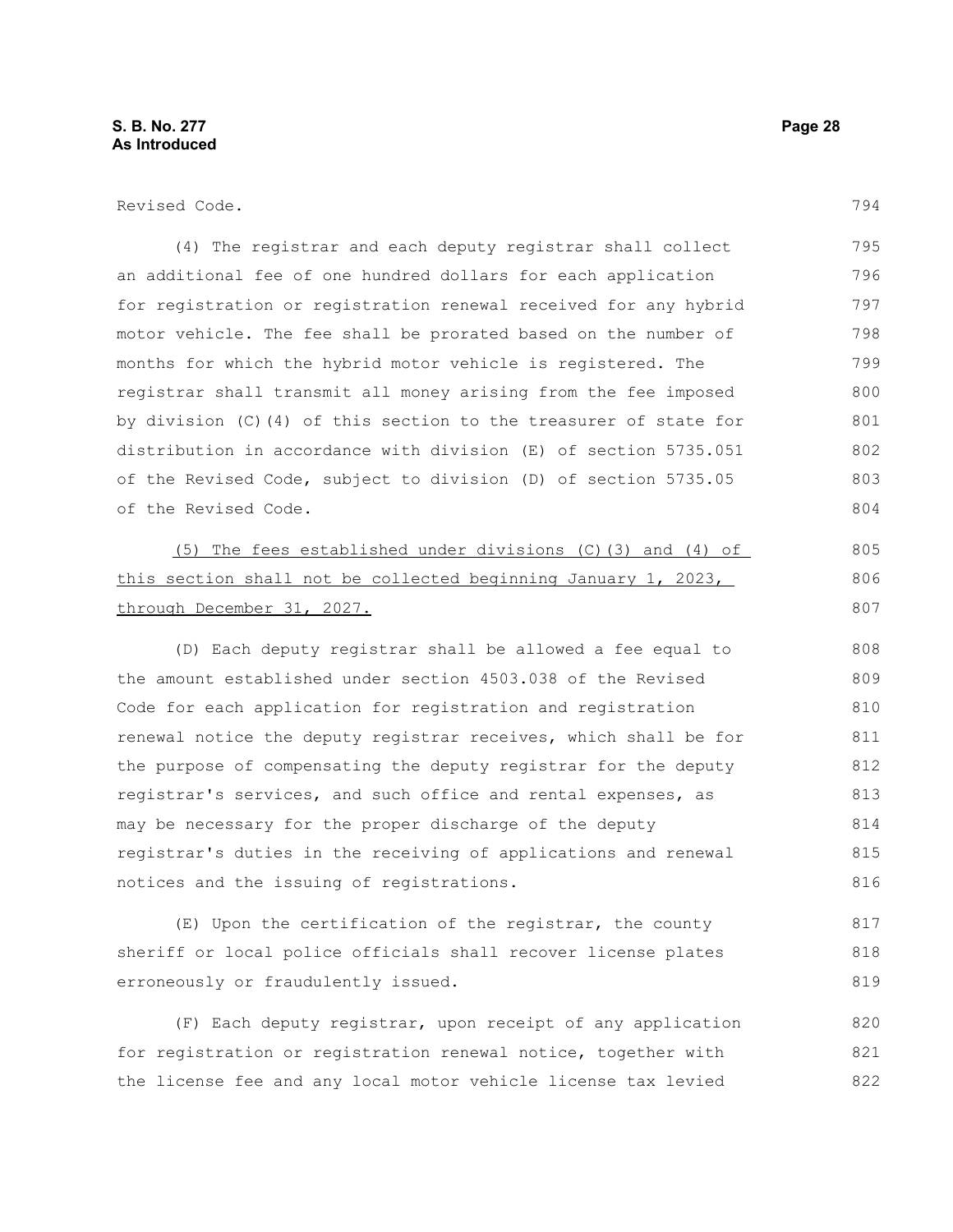#### **S. B. No. 277 Page 29 As Introduced**

pursuant to Chapter 4504. of the Revised Code, shall transmit that fee and tax, if any, in the manner provided in this section, together with the original and duplicate copy of the application, to the registrar. The registrar, subject to the approval of the director of public safety, may deposit the funds collected by those deputies in a local bank or depository to the credit of the "state of Ohio, bureau of motor vehicles." Where a local bank or depository has been designated by the registrar, each deputy registrar shall deposit all moneys collected by the deputy registrar into that bank or depository not more than one business day after their collection and shall make reports to the registrar of the amounts so deposited, together with any other information, some of which may be prescribed by the treasurer of state, as the registrar may require and as prescribed by the registrar by rule. The registrar, within three days after receipt of notification of the deposit of funds by a deputy registrar in a local bank or depository, shall draw on that account in favor of the treasurer of state. The registrar, subject to the approval of the director and the treasurer of state, may make reasonable rules necessary for the prompt transmittal of fees and for safeguarding the interests of the state and of counties, townships, municipal corporations, and transportation improvement districts levying local motor vehicle license taxes. The registrar may pay service charges usually collected by banks and depositories for such service. If deputy registrars are located in communities where banking facilities are not available, they shall transmit the fees forthwith, by money order or otherwise, as the registrar, by rule approved by the director and the treasurer of state, may prescribe. The registrar may pay the usual and customary fees for such service. 823 824 825 826 827 828 829 830 831 832 833 834 835 836 837 838 839 840 841 842 843 844 845 846 847 848 849 850 851 852

(G) This section does not prevent any person from making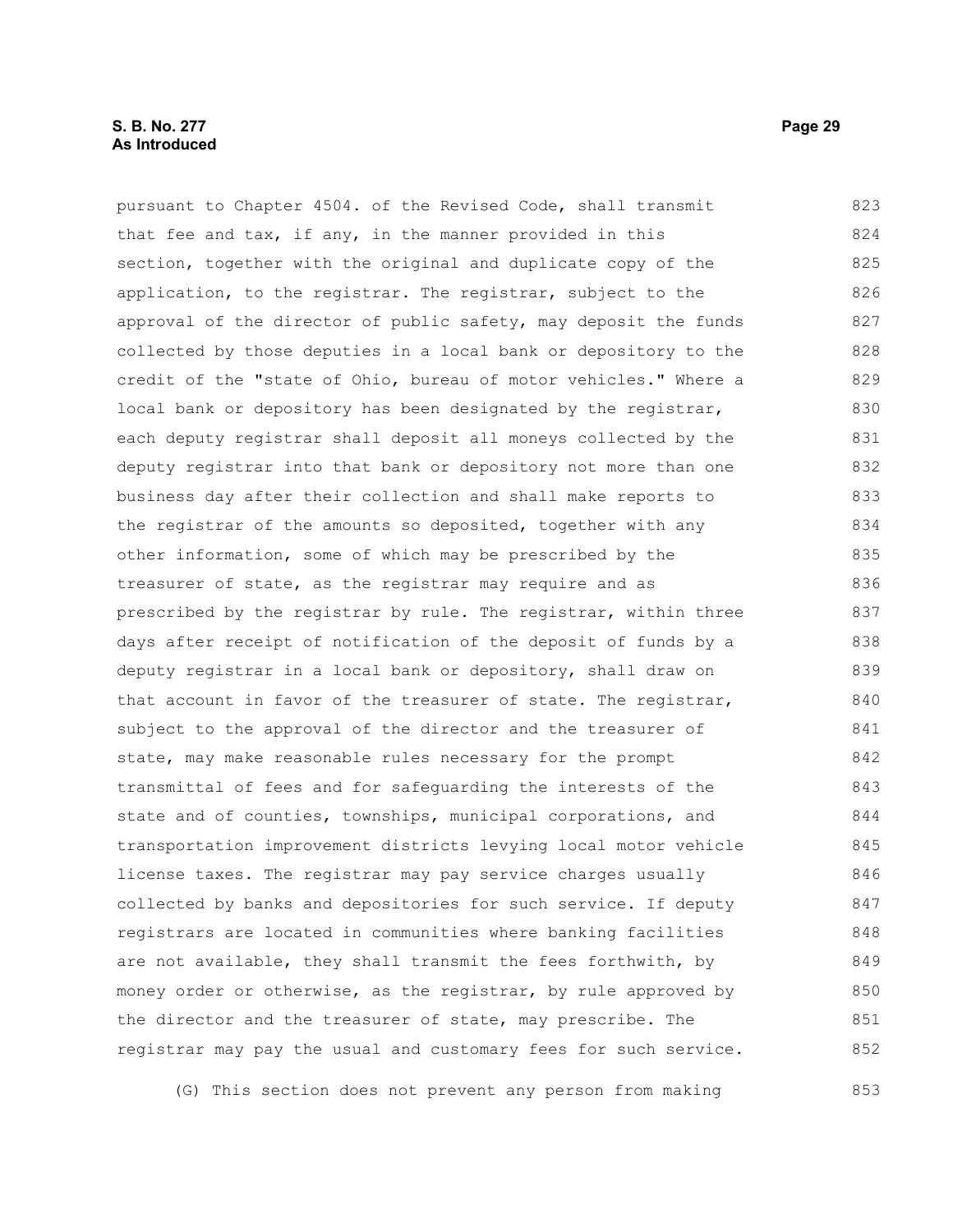#### **S. B. No. 277 Page 30 As Introduced**

an application for a motor vehicle license directly to the registrar by mail, by electronic means, or in person at any of the registrar's offices, upon payment of a service fee equal to the amount established under section 4503.038 of the Revised Code for each application. 854 855 856 857 858

(H) No person shall make a false statement as to the district of registration in an application required by division (A) of this section. Violation of this division is falsification under section 2921.13 of the Revised Code and punishable as specified in that section. 859 860 861 862 863

(I)(1) Where applicable, the requirements of division (B) of this section relating to the presentation of an inspection certificate issued under section 3704.14 of the Revised Code and rules adopted under it for a motor vehicle, the refusal of a license for failure to present an inspection certificate, and the stamping of the inspection certificate by the official issuing the certificate of registration apply to the registration of and issuance of license plates for a motor vehicle under sections 4503.102, 4503.12, 4503.14, 4503.15, 4503.16, 4503.171, 4503.172, 4503.19, 4503.40, 4503.41, 4503.42, 4503.43, 4503.44, 4503.46, 4503.47, and 4503.51 of the Revised Code. 864 865 866 867 868 869 870 871 872 873 874 875

(2)(a) The registrar shall adopt rules ensuring that each owner registering a motor vehicle in a county where a motor vehicle inspection and maintenance program is in effect under section 3704.14 of the Revised Code and rules adopted under it receives information about the requirements established in that section and those rules and about the need in those counties to present an inspection certificate with an application for registration or preregistration. 876 877 878 879 880 881 882 883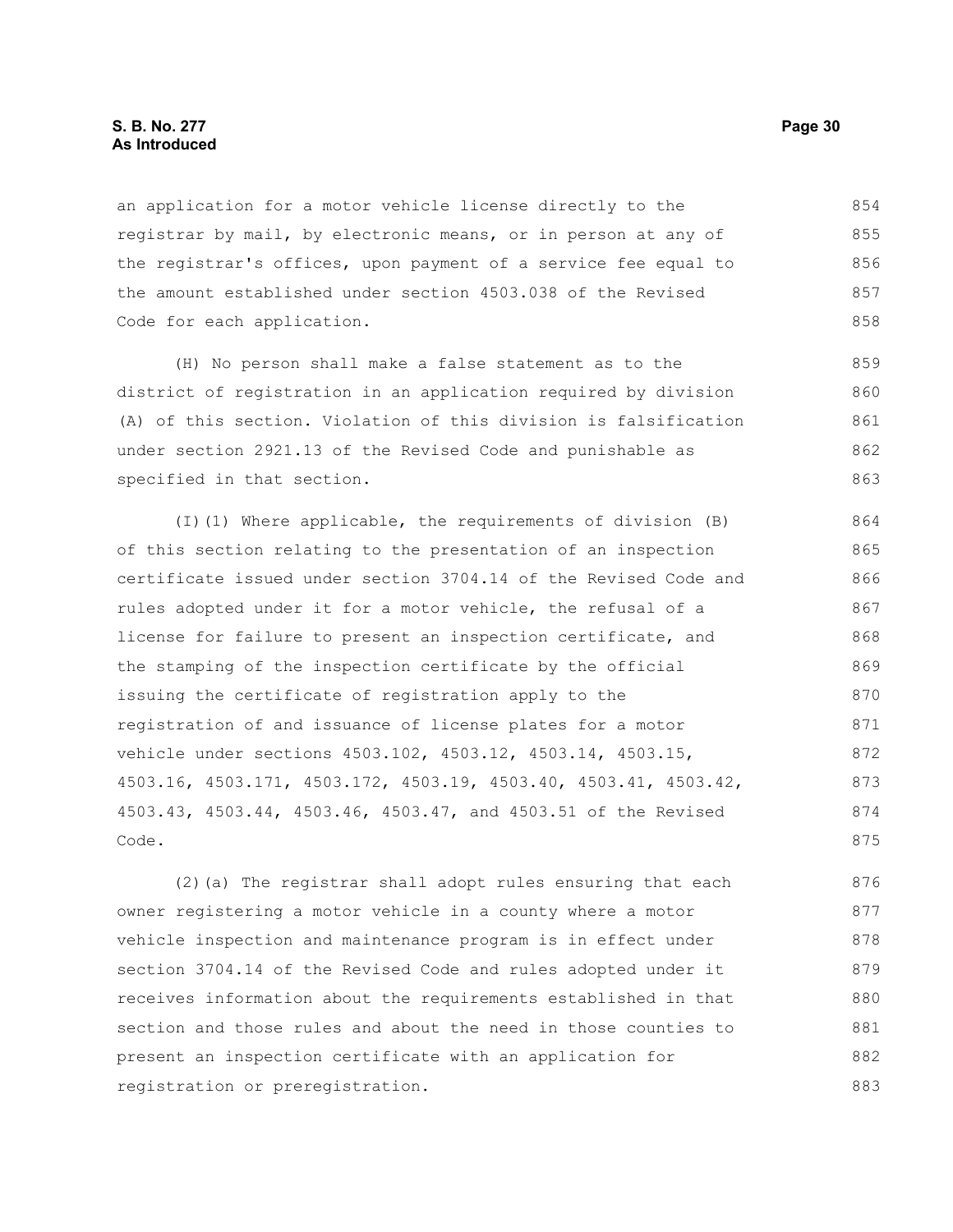### **S. B. No. 277 Page 31 As Introduced**

(b) Upon request, the registrar shall provide the director of environmental protection, or any person that has been awarded a contract under section 3704.14 of the Revised Code, an on-line computer data link to registration information for all passenger cars, noncommercial motor vehicles, and commercial cars that are subject to that section. The registrar also shall provide to the director of environmental protection a magnetic data tape containing registration information regarding passenger cars, noncommercial motor vehicles, and commercial cars for which a multi-year registration is in effect under section 4503.103 of the Revised Code or rules adopted under it, including, without limitation, the date of issuance of the multi-year registration, the registration deadline established under rules adopted under section 4503.101 of the Revised Code that was applicable in the year in which the multi-year registration was issued, and the registration deadline for renewal of the multi-year registration. 884 885 886 887 888 889 890 891 892 893 894 895 896 897 898 899 900

(J) Subject to division (K) of this section, application for registration under the international registration plan, as set forth in sections 4503.60 to 4503.66 of the Revised Code, shall be made to the registrar on forms furnished by the registrar. In accordance with international registration plan guidelines and pursuant to rules adopted by the registrar, the forms shall include the following: 901 902 903 904 905 906 907

(1) A uniform mileage schedule;

(2) The gross vehicle weight of the vehicle or combined gross vehicle weight of the combination vehicle as declared by the registrant; 909 910 911

(3) Any other information the registrar requires by rule. 912